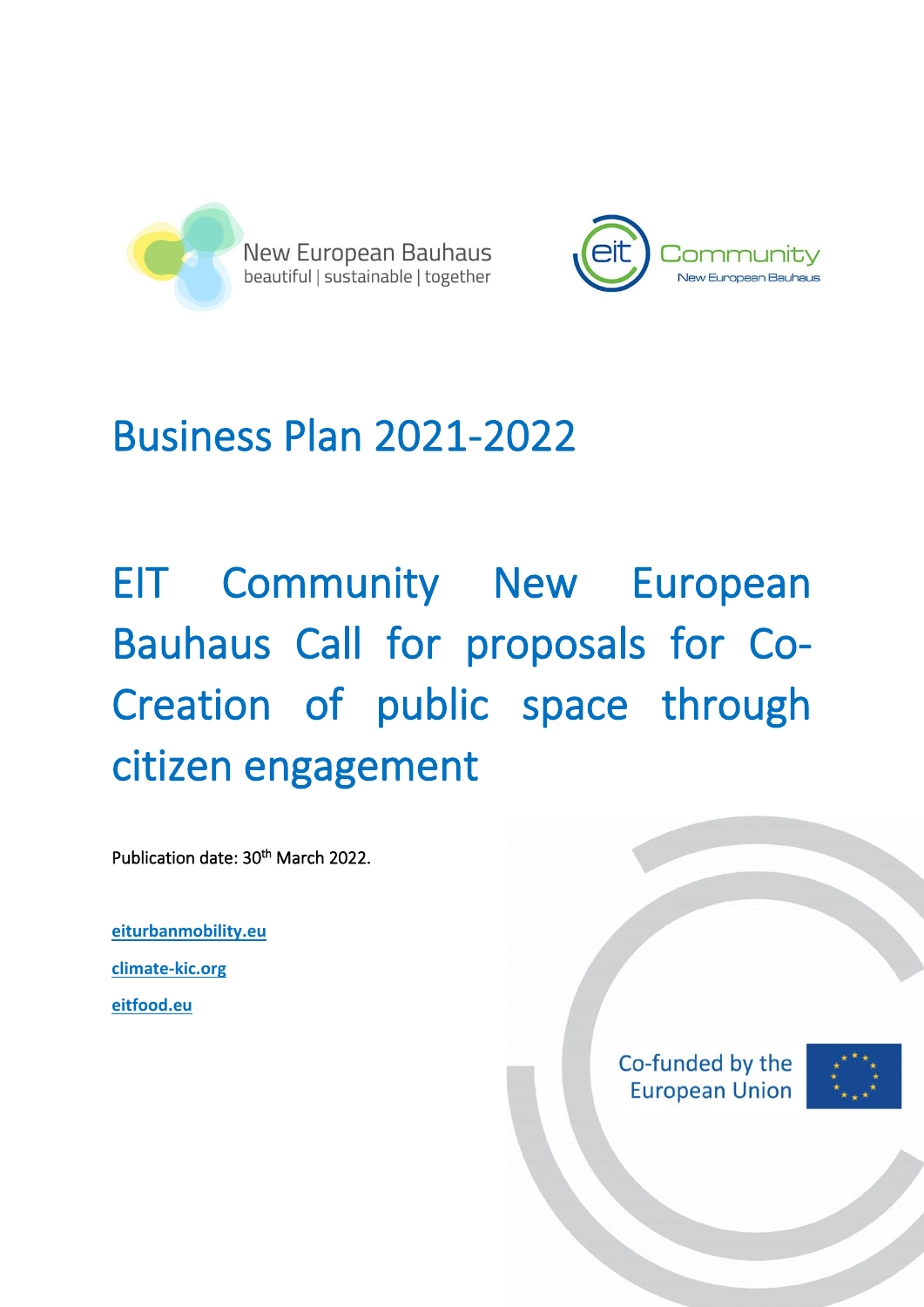



## **EIT Community New European Bauhaus Call for Proposals for Co-Creation of public space through citizen engagement**

#### **Business Plan 2021-2022**

#### **Contents**

| 1  |     |                                                                                     |  |  |  |
|----|-----|-------------------------------------------------------------------------------------|--|--|--|
| 2  |     |                                                                                     |  |  |  |
| 3  |     |                                                                                     |  |  |  |
| 4  |     |                                                                                     |  |  |  |
|    | 4.1 |                                                                                     |  |  |  |
|    | 4.2 |                                                                                     |  |  |  |
|    | 4.3 |                                                                                     |  |  |  |
|    | 4.4 | The need for long-term, life cycle and integrated thinking in industrial ecosystem9 |  |  |  |
| 5  |     |                                                                                     |  |  |  |
| 6  |     |                                                                                     |  |  |  |
| 7  |     |                                                                                     |  |  |  |
| 8  |     |                                                                                     |  |  |  |
| 9  |     |                                                                                     |  |  |  |
|    | 9.1 |                                                                                     |  |  |  |
|    | 9.2 |                                                                                     |  |  |  |
| 10 |     |                                                                                     |  |  |  |
| 11 |     |                                                                                     |  |  |  |
| 12 |     |                                                                                     |  |  |  |
| 13 |     |                                                                                     |  |  |  |
| 14 |     |                                                                                     |  |  |  |
| 15 |     |                                                                                     |  |  |  |

#### **List of abbreviations**

|               | European Institute of Innovation & Technology (EIT) |
|---------------|-----------------------------------------------------|
| <b>NEB</b>    | New European Bauhaus initiative                     |
| <b>HE MGA</b> | Horizon Europe Model Grant Agreement                |
| <b>KPIS</b>   | Key Performance Indicators                          |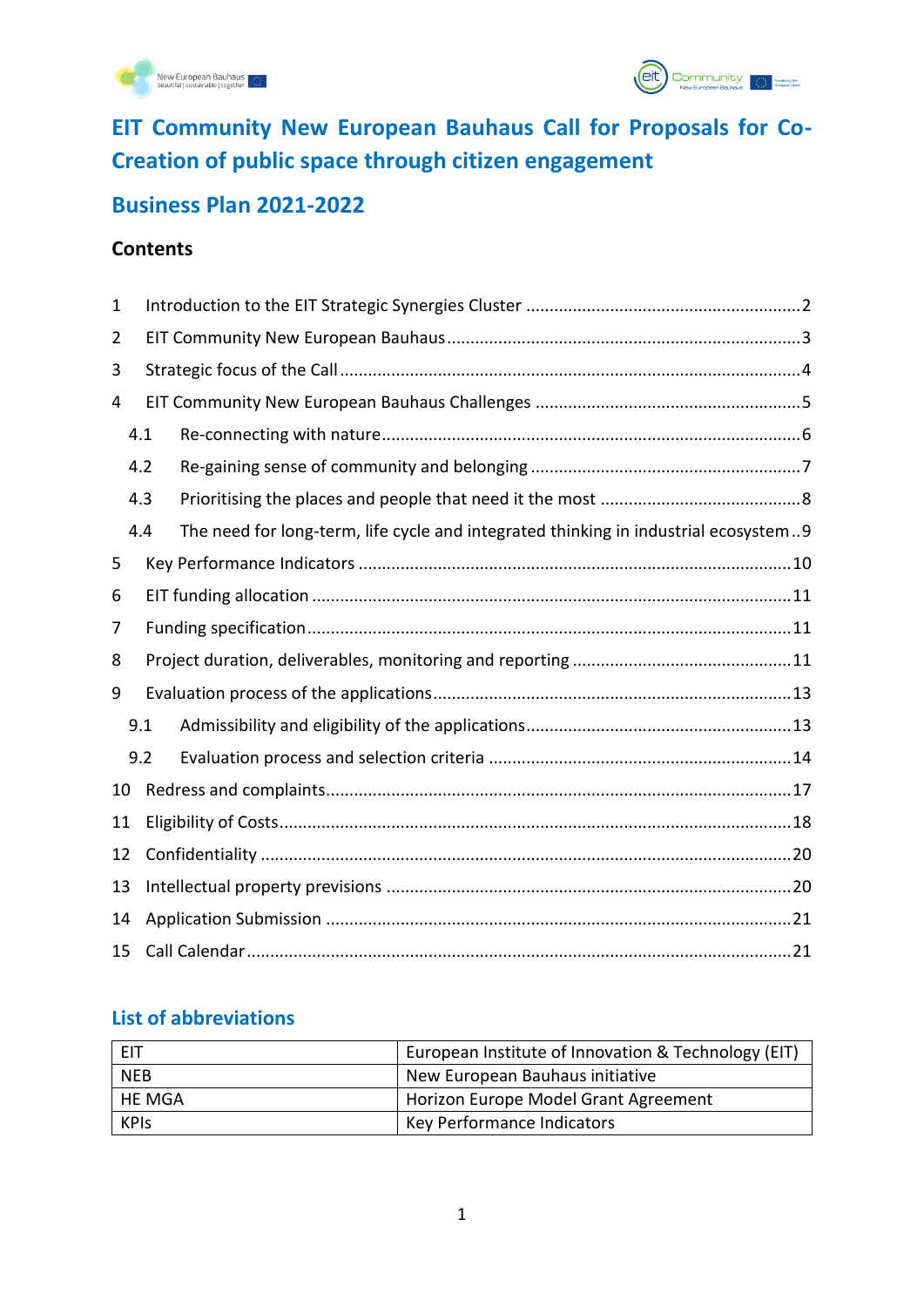



#### <span id="page-2-0"></span>**1 Introduction to the EIT Strategic Synergies Cluster**

The EIT Strategic Innovation Agenda (SIA) 2021-20271 sets the strategic direction, priorities and objectives of the European Institute of Innovation and Technology (EIT) and its Knowledge and Innovation Communities (EIT KICs).

One specific objective in the new EIT SIA 2021-2027 is to establish and foster appropriate synergies and complementarities between EIT activities and other relevant Union, national and regional initiatives, instruments and programmes, and ensure consistency with Union priorities and commitments, including the European Green Deal, the Recovery Plan for Europe, the European Strategy for data, the SME Strategy for a sustainable and digital Europe, and the New Industrial Strategy for Europe<sup>1</sup>.

To realise such ambitions, the EIT and the EIT KICs have established the Strategic Synergies Cluster of activities, to strengthen EU's innovation and entrepreneurial capacity and integrate into and engage with innovation ecosystems. By doing so, the EIT KICs aim at becoming real engines of impact and support the realisation of a carbon-neutral, digital, circular and inclusive European society.

The EIT Strategic Synergies Cluster includes four key initiatives co-designed and co-created by the EIT KICs with their innovation ecosystems: EIT Cross-KIC Artificial Intelligence for Europe, EIT Cross-KIC Circular Economy Collaboration, EIT Cross-KIC New European Bauhaus, and EIT Cross-KIC Women Entrepreneurship.

A central philosophy of the EIT Community is the integration of the EIT Knowledge Triangle model<sup>2</sup> into all its activities. All the activities implemented within the EIT Strategic Synergies Cluster will also leverage and use the Knowledge Triangle model as an enabler, facilitating the creation of systemic, change, while also reinforcing the links between grantees and their local and regional ecosystems, and providing an impetus to leverage additional funding sources beyond the EIT funding period of the selected projects.

Participation in the initiatives of the EIT Strategic Synergies Cluster will unite organisations that are already EIT KIC partners and non-partners to cultivate collaborative relationships and leverage the existing innovation and entrepreneurial knowledge base developed within EIT KICs thus far. Participation in an application selected for funding will not result in any obligation to become an EIT KIC partner. However, a non-partner may become a partner of an EIT KIC if deemed desirable by the non-partner organisation.

<sup>1</sup> Decision (EU) No 2021/820 of the European Parliament and of the Council of 20 May 2021 on the Strategic Agenda of the European Institute of Innovation and Technology (EIT) 2021-2027: Boosting the Innovation Talent and Capacity of Europe and repealing Decision No 1312/2013/EU, OJ L 189/3 of 28 May 2021, [https://eur](https://eur-lex.europa.eu/legal-content/EN/TXT/PDF/?uri=CELEX:32021D0820&from=EN)[lex.europa.eu/legal-content/EN/TXT/PDF/?uri=CELEX:32021D0820&from=EN](https://eur-lex.europa.eu/legal-content/EN/TXT/PDF/?uri=CELEX:32021D0820&from=EN) .

<sup>&</sup>lt;sup>2</sup> 2 The Knowledge Triangle refers to the interaction between business, education and innovation, which are key drivers of a knowledge-based society. [https://eit.europa.eu/sites/default/files/eit\\_innovation\\_model.pdf](https://eit.europa.eu/sites/default/files/eit_innovation_model.pdf)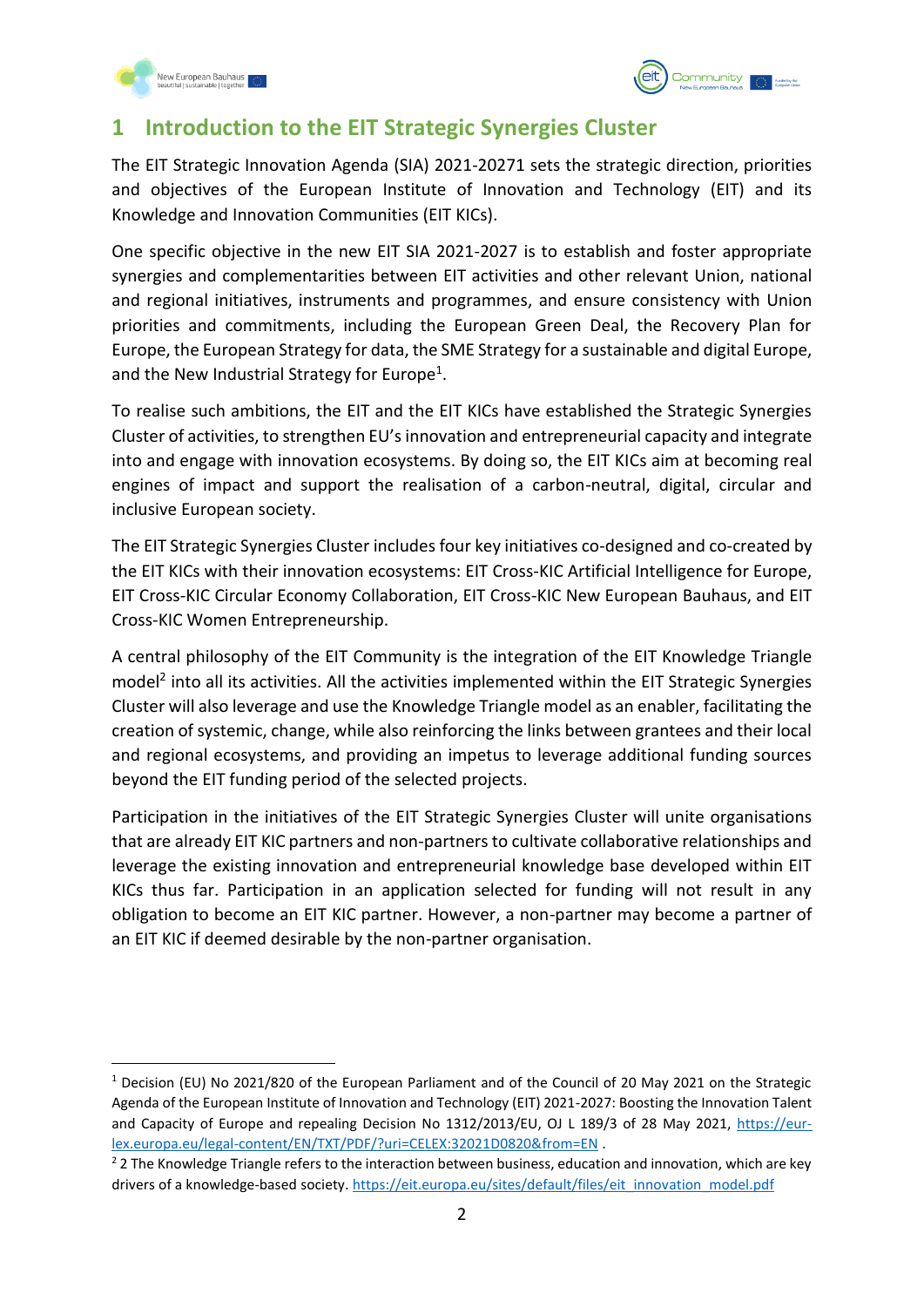



## <span id="page-3-0"></span>**2 EIT Community New European Bauhaus**

On 18 January 2021, the European Commission launched the co-design phase of the New European Bauhaus (NEB) initiative. The New European Bauhaus is an environmental, social, and cultural initiative that complements the European Green Deal and combines aesthetic experience, sustainability, and inclusivity. The co-design phase was completed in June 2021 and the contributions received allowed to shape the New European Bauhaus concept, explore ideas, identify urgent needs, and engage communities. The collections of inputs are included in the Communication from the Commission<sup>3</sup>, with a special focus on the core values, principles, thematic axes, and expected transformations of the initiative. According to it, a triangle of three core inseparable values have been set to guide the New European Bauhaus:

- **Sustainability** from climate goals, to circularity, zero pollution, and biodiversity
- **Aesthetics** quality of experience and style, beyond functionality,
- **Inclusion** valorising diversity, equality for all, accessibility, and affordability

The following three key principles guide and integrate the New European Bauhaus dimensions' development:

- A **multilevel** approach: from global to local
- A **participatory** approach
- A **transdisciplinary** approach

Based on the analysis of the inputs received during the co-design phase, the New European Bauhaus were guided by the following four thematic axes that the Commission decided to follow during the implementation of the New European Bauhaus:

- **Reconnecting with nature**
- **Regaining a sense of belonging**
- **Prioritising the places and people that need it the most**
- **The need for long-term, life cycle thinking in the industrial ecosystem**

These thematic axes are highly interconnected in support of delivering the New European Bauhaus approach. For example, having access to green spaces can also bring people together. Affordable houses need proximity to the labour market to create a healthy and functional living ecosystem. Local improvement of a place cannot be done without taking the DNA and communities of the place into account.

The EIT supports the New European Bauhaus co-design and delivery phases by building on its network of 2,000 partners and 60 European hubs to set up a EIT Community New European Bauhaus Project. It is led by EIT Climate-KIC with the participation of EIT Urban Mobility, EIT Food, EIT Digital and EIT Manufacturing .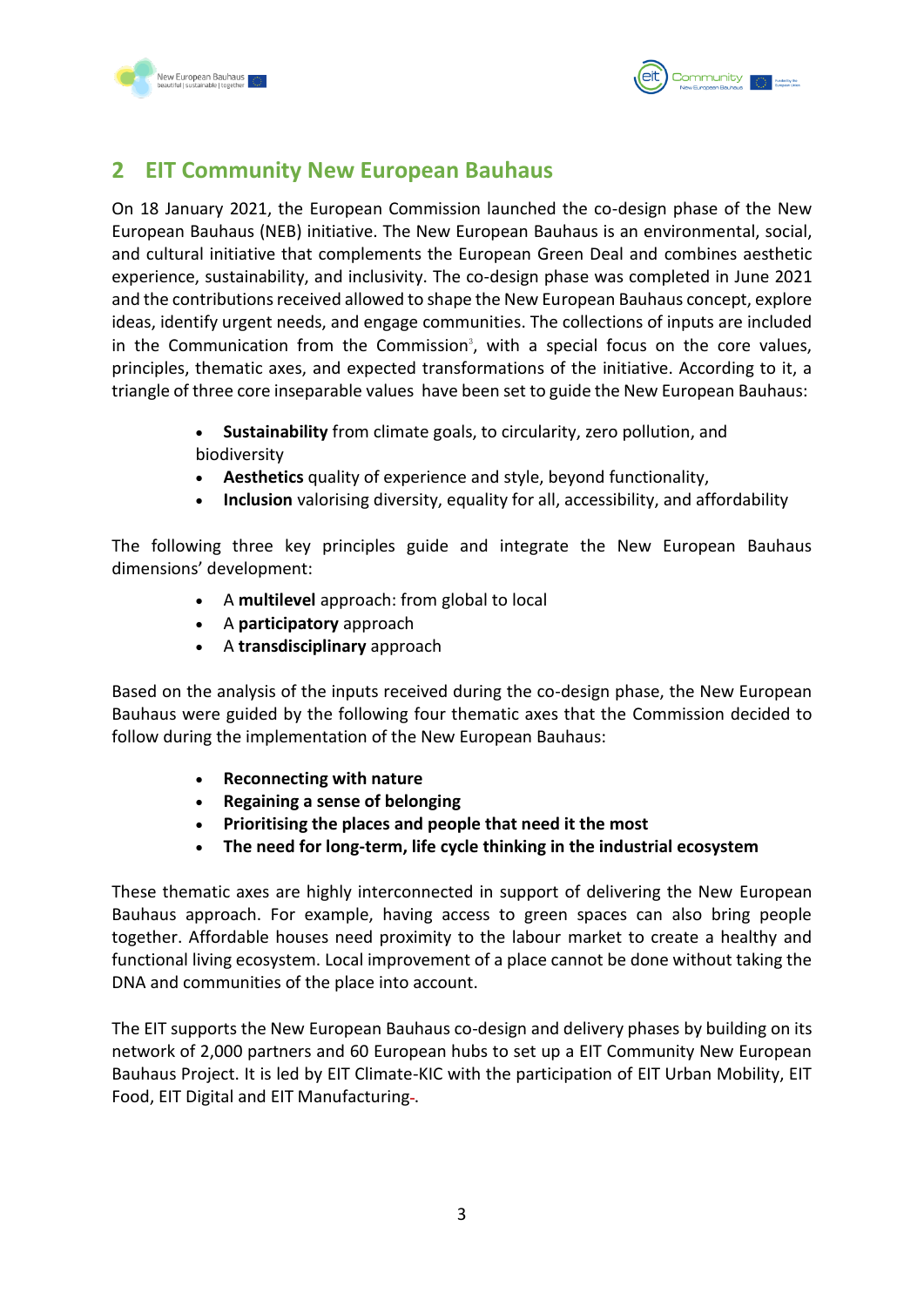



During 2021, EIT Community New European Bauhaus mobilised both public and private partners to develop talent and skills and showcase high-value impactful innovations. During the citizen engagement activities, more than 500 citizens and end-users were engaged in ideation and co-design events presenting several proposals to local authorities. Information about the 2021 supported projects can be found on the [EIT Community New European](https://engage.eiturbanmobility.eu/processes/new-european-bauhaus/f/36/)  [Bauhaus website.](https://engage.eiturbanmobility.eu/processes/new-european-bauhaus/f/36/)

In order to contribute in an agile manner, this Call for proposals aims to activate citizencentred engagement activities during 2022. These citizen-centred engagement activities will serve to not only identify and prioritise challenges, but also to ideate an initial process to cocreate solutions for the most pressing challenges in alignment with the New European Bauhaus core values and principles.

This Call is aligned with the KICs' portfolio strategic fit through its alignment with the approved activity plan by the EIT. It reflects the EU dimension character as the geographical spread within the European Union will also be considered.

Winners of the current Call will have the opportunity to interact with the New European Bauhaus Community, NEBLab and other relevant New European Bauhaus activities through sharing information, best practice, and, where relevant, results. please visit the official [New](https://europa.eu/new-european-bauhaus/index_en)  [European Bauhaus website.](https://europa.eu/new-european-bauhaus/index_en)

## <span id="page-4-0"></span>**3 Strategic focus of the Call**

The New European Bauhaus proposes to focus our conversations, among others, on the places we inhabit and on our relationship with the natural environment, beyond the built space. It is a practical approach to discover beautiful, sustainable and inclusive ways of living and to use them to inspire our way forward.

The EIT Community New European Bauhaus aims at creating intersecting networks of transdisciplinary and multistakeholder partners capable of contributing to the New European Bauhaus with ideas, capabilities for designing innovations, and landing the New European Bauhaus alongside critical urban development imperatives and the Sustainable Development Goals.

The overall purpose of this call is to resolve challenges that the cities, peri-urban and rural areas face, focusing on New European Bauhaus thematic axes, innovation and action in public spaces through citizen engagement in their re-designing. We are aiming for inspirational beautiful, sustainable and inclusive project proposals, demonstration of new solutions that boost the transformation of our cities, peri-urban and rural areas by:

- Bringing individuals and communities closer to nature, regenerating natural ecosystems and boosting biodiversity.
- Bringing sense of belonging, significance of places and communities
- Addressing the needs of territories and communities that need specific attention due to economic, social or physical characteristics.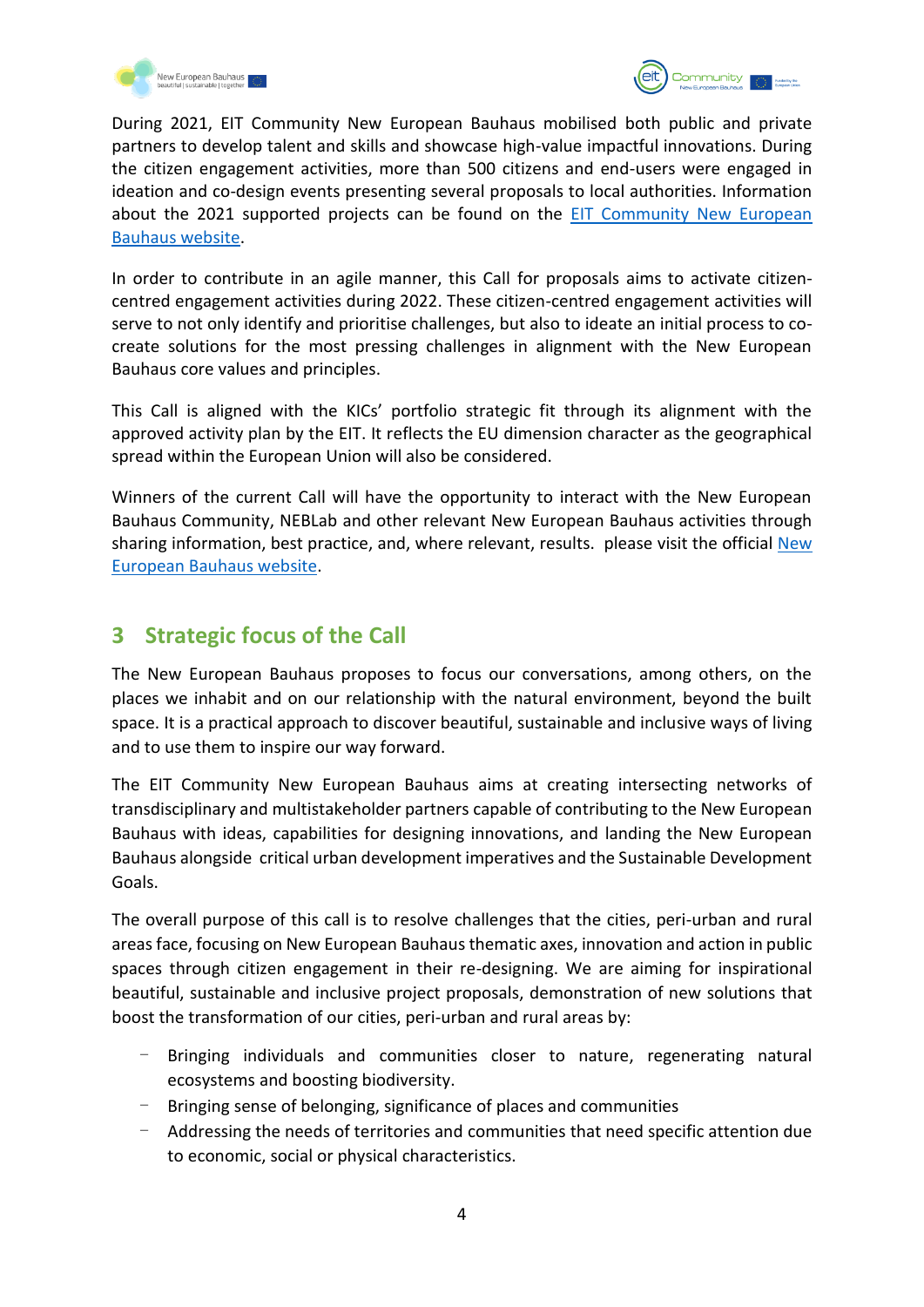



- Transforming value chains and life of materials towards circularity taking into account sustainability, aesthetic and social aspects.

The proposal must provide deep understanding of the local ecosystem, including stakeholders, culture and social dynamics, as well as expertise in citizen engagement activities and innovation/action.

#### Specific requirements

Cities, regions or affiliated entities must provide the following when developing the proposal:

- $\circ$  Integration of project proposal or solution into the planned or current public realm improvement project or city strategy And:
- o An approved public realm infrastructure where project proposal or solution can boost its implementation and co-design with citizens Or:
- o Availability of physical public spaces where the new project proposal can improve their qualities following New European Bauhaus challenges and by implementing the New European Bauhaus approach

#### <span id="page-5-0"></span>**4 EIT Community New European Bauhaus Challenges**

The EIT Community NEB proposes to develop activities in cities, and peri-urban and rural areas to facilitate the exchange of knowledge between people across Europe and to create transdisciplinary projects addressing sustainability, quality of experience and inclusiveness.

All proposals need to embed and integrate all the three core New European Bauhaus values *(sustainability, aesthetics, inclusion)* and all the three key New European Bauhaus principles *(multilevel, participatory, transdisciplinary approach)* into their projects.

Based on the New European Bauhaus thematic axes, the EIT Community has further defined 4 challenges. All proposals must address **at least one** of the EIT Community New European Bauhaus challenges described below.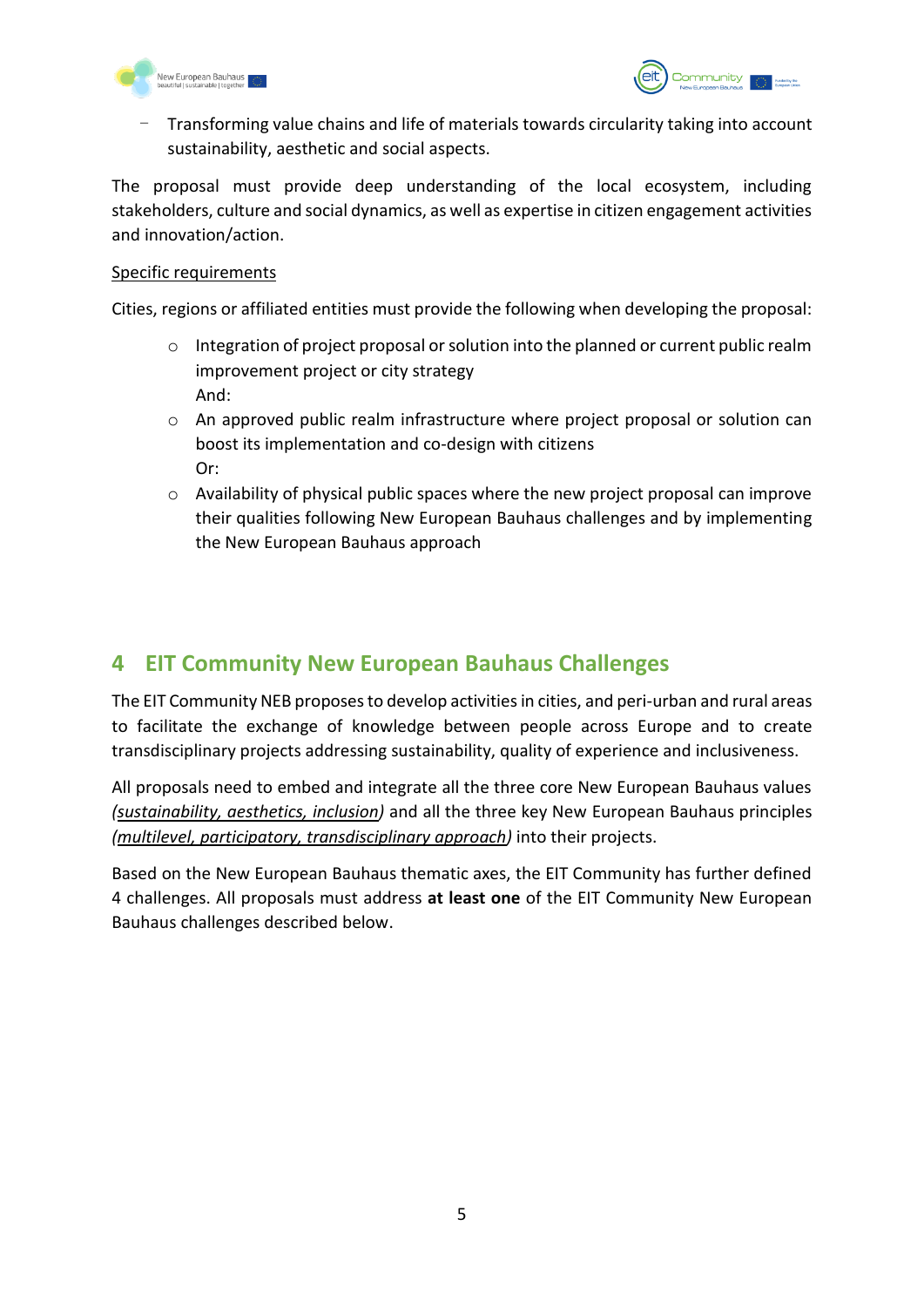



#### <span id="page-6-0"></span>**4.1 Re-connecting with nature**

The New European Bauhaus movement aims to create greater opportunities for contact with green public spaces that translate into better health and reduce income-related health inequalities. Nature-based solutions in cities can help address floods and other extreme weather events, whilst making the built environment more attractive. Climate action can improve air, water and soil quality and overall living conditions. The COVID-19 pandemic underlined the direct link between nature protection and physical and mental health for citizens. There is a need to go beyond a human-centred to a life-centred perspective, seeking inspiration from nature and learning from it.

#### **Expected Outcomes and Impact:**

The EIT Community NEB has set the following expected outcomes and impacts for the 2022 projects supporting this challenge:

- Products and services (including rapid product prototypes) enhancing nature-basedsolutions, promoting green spaces and supporting urban greening.
- Co-design and co-stewardship of green spaces and natured-based-solutions through public-private partnerships and social participation.
- Social activation and education activities on nature-based solutions, access, and amplification of green spaces, as well as their collective stewardship.

The above-targeted outcomes by the consortia aim to influence local policy/strategies or achieve a considerable resonance among local policymakers/strategic planners.

**Some examples of specific types of activities that can be addressed are included in the following non-exhaustive list:**

- Urban greening, such as urban green corridors for active mobility, rethinking transport infrastructure, interacting with citizens to encourage the uptake of green solutions, co-creation of green space(s) in order to exploit their potential, such as better refresh/cooling an urban area, etc.
- (Re)naturalisation of degraded public areas, green areas, biodiversity, green and blue infrastructure, and urban furniture as assets promoting active mobility.
- Supporting and promoting green jobs and skills, and futures literacy, including lifelong learning through nature-based solutions.
- Incorporating green aspects in decision-making mechanisms, developing green procurement protocols.

Solutions to enhance crop yield and resilience, making use of more sustainable soil and/or crop management as well as other practices to increase plant tolerance to stress (abiotic, biotic), including climate change.

- Solutions with credible potential to reduce GHG emission or mitigate biodiversity loss from the agri-food production chain, including solutions targeting livestock, human diets, and resource stewardship.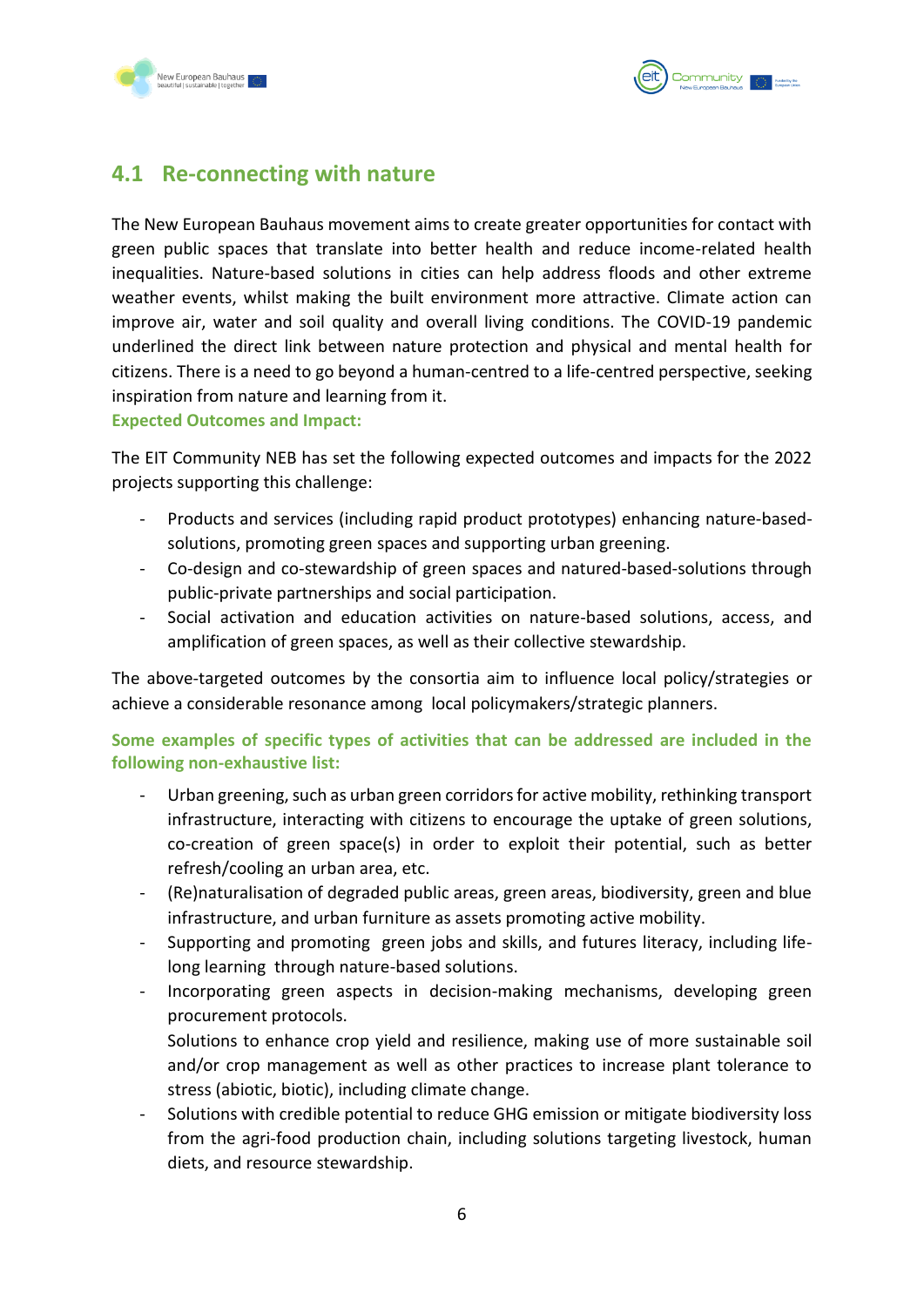



## <span id="page-7-0"></span>**4.2 Re-gaining sense of community and belonging**

The New European Bauhaus movement is about collective and private experience. Building bridges between people implies encouraging intergenerational solidarity, developing links between education and the arts in local environments, and improving common spaces and places to meet.

#### **Expected Outcomes and Impact:**

The EIT Community NEB has set the following expected outcomes and impacts for the 2022 projects supporting these challenges:

- Products and services (including rapid prototypes) responding to citizens' real needs in urban, and regional spaces, as well as improving accessibility and quality of experience of citizens in their daily lives, i.e. leisure, working, moving around and commuting etc.
- Co-design of public realm and commons with civil society and other stakeholders to favour diversity while strengthening inclusivity and equitability, as well as promoting co-ownership and care of public and private spaces.
- Awareness raising and education programmes to highlight commonalities of sustainability and resilience, as well as activities promoting interaction and collaboration between different social groups around urban and rural spaces and heritage focused on nature conservation and culture.

The above-targeted outcomes by the consortia aim to influence local policy/strategies or achieve a considerable resonance among local policymakers/strategic planners.

**Some examples of specific types of activities that can be addressed are included in the following non-exhaustive list:** 

- Enhancement of public realm, degraded public areas, accessibility, and interconnection with more sustainable means of transport, encouraging multiple uses of public space by citizens, creating conditions for enhanced cultural exchange.
- Promotion of proximity economy activities allowing citizens to access key services and amenities within walking distance, strengthening connections and fostering healthy, sustainable, active mobility.
- Repurposing and/or refurbishing public space(s) which can act as a catalyst to rediscover local communities and integrate newcomers.
- Demonstrating the interconnectedness of sustainability, resilience, and community through multi-functional activities addressing all three in a mutually reinforcing manner.
- Enrichment of food culture with local identity, the authenticity of food as a means to reduce food fraud and boost consumer confidence on source and quality.
- Drive food supply-chain optimisation, reduce amount of food lost / wasted and change the shape of demand by setting up innovative systems that promote value-chain linkages.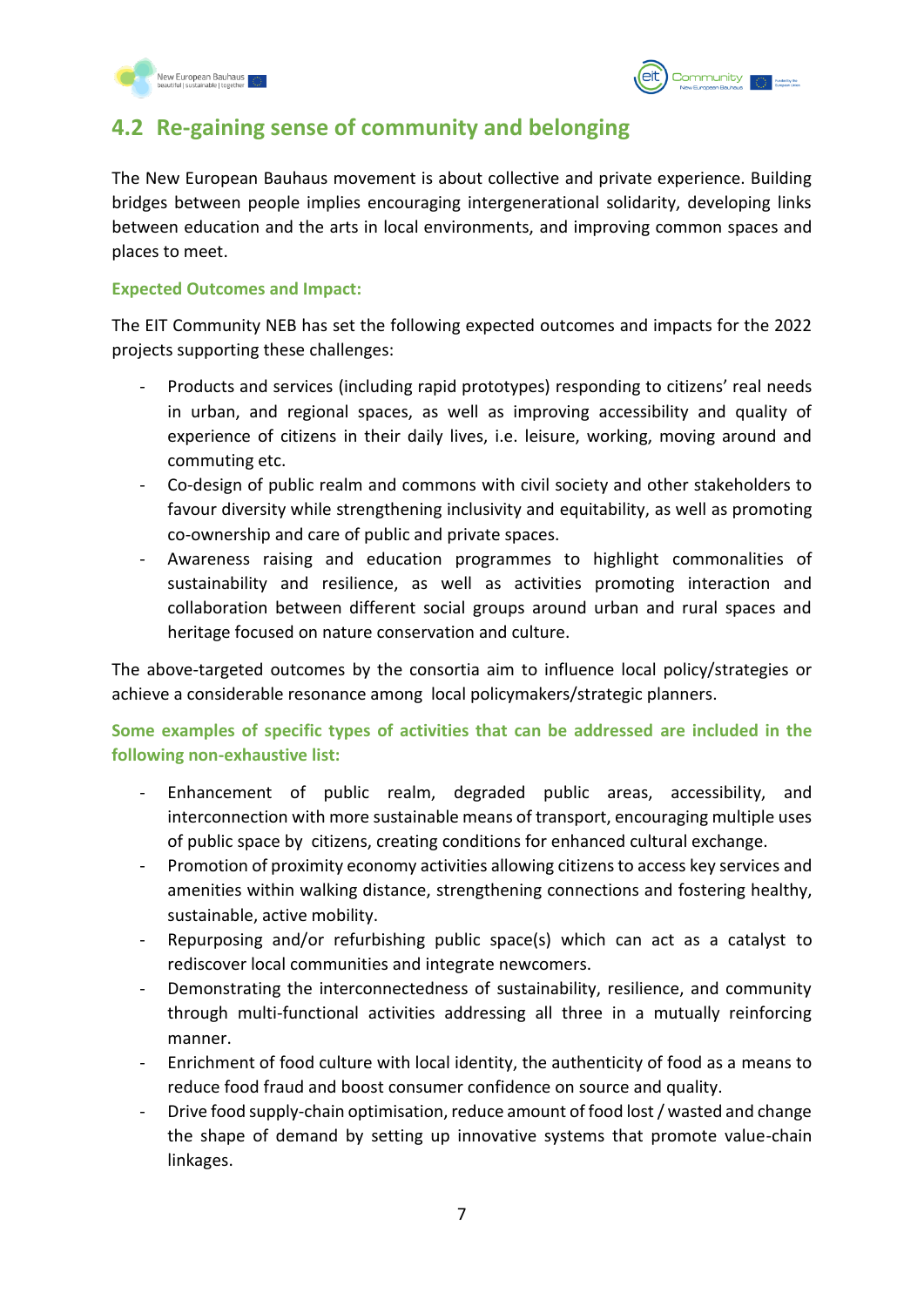



## <span id="page-8-0"></span>**4.3 Prioritising the places and people that need it the most**

The New European Bauhaus movement promotes the inclusion of all citizens, as well as of the places where they live. Beautiful and sustainable solutions have to be affordable and accessible for all. Special attention should be paid to the specific situation of groups and individuals who are the most vulnerable, for instance, at risk of exclusion or poverty or experiencing homelessness. Disadvantaged groups are at greater risk of energy poverty and air pollution and have less access to public transport. Inclusion also implies pursuing a Design for All approach to remove accessibility barriers to the built and virtual environments and to goods and services. The New European Bauhaus clearly goes beyond large city centres and encompasses places in all their diversity, including small villages, rural areas, shrinking cities, neglected city districts, suburbs and de-industrialised areas. This calls for planning to avoid spatial segregation of social groups and create a sense of togetherness. The various parts of a city, a village or neighbourhood should be connected.

#### **Expected Outcomes and Impact:**

The EIT Community NEB has set the following expected outcomes and impacts for the 2022 projects supporting these challenges:

- Products and services (including rapid prototypes) delivering both online and offline (in person) support, as well as public and private realm infrastructure and facilities with a focus on specific vulnerable populations, i.e., elderly, children, ethnic minorities, marginalized groups etc.
- Multi-stakeholder activities enhancing urban regeneration in less favoured areas, including most polluted zones, neglected or dangerous neighbourhoods, remote areas with poor communication, and districts with limited services.
- Development and implementation of social interventions encouraging cultural understanding and connection between different social groups that would otherwise not meet. Activities enhancing the experience of belonging through shared orientation towards nature protection, sustainability and resilience.

The above-targeted outcomes by the consortia aim to influencing local policy/strategies or achieving a considerable resonance among y the local policymakers/strategic planners.

**Some examples of specific types of activities that can be addressed are included in the following non-exhaustive list:**

- Addressing poor transport connections between rural and urban areas.
- Solutions aiming at universal mobility as a key enabler for social inclusion, allowing everyone to move freely within cities regardless of gender, race, beliefs, or disability.
- Climate justice initiatives focusing on equitable distribution of housing and living conditions.
- Green solutions addressing social issues, in line with the "build back better" principle.
- Co-design and test with citizens affordable food products and/ or ingredients customised to vulnerable target groups (elderly, children, etc.), which could include data standardisation for targeted nutrition.
- Develop fast, non-invasive, and scientifically reliable diagnostic tools, monitoring devices, consumer interfaces or educational tools to enable users to make healthier and more sustainable food choices (at the level of consumers and/ or care providers).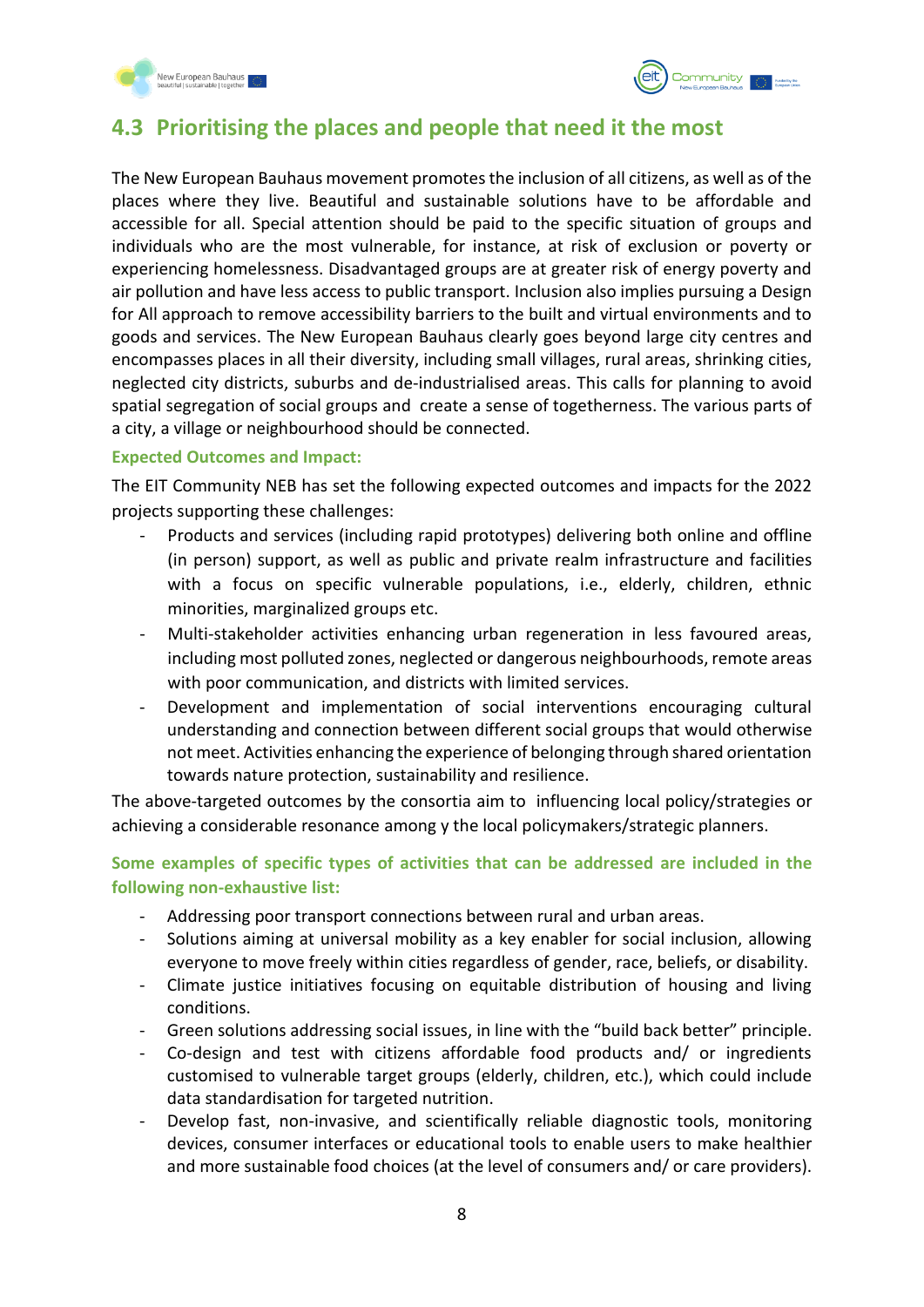



## <span id="page-9-0"></span>**4.4 The need for long-term, life cycle and integrated thinking in industrial ecosystem**

The New European Bauhaus movement promotes an economy based on circularity to tackle unsustainable use of resources and waste, including uses for obsolete buildings or infrastructures. Addressing these challenges concerns the entire industrial ecosystem, from production to delivery and consumption, with a circular economy mind-set. Recovered and renewable materials should be better recognised by all relevant disciplines and become part of design paradigms. The use of sustainably produced and procured nature-based building materials, such as wood, bamboo, straw, cork or stone should be improved. New production technologies should help reduce the carbon footprint of steel or cement, recycle otherwise wasted textiles and accelerate the green transition of energy intensive industries. New business models, bioeconomy, social economy approaches and Design for Sustainability can support the transformation of sectors such as textiles, tourism, waste management or energy production. The digital transition will play a systemic role in the development and implementation of the New European Bauhaus.

#### **Expected Outcomes and Impact:**

The EIT Community NEB has set the following expected outcomes and impacts for the 2022 projects supporting these challenges:

- Products and services (including rapid prototypes) promoting long-term use and thinking, and reduce by design; also maintenance, reusing, refurbishing, remanufacturing repurpose and recycling of resources and waste, including digital and monitoring tools, as well as improvement of current state-of-the-art industrial manufacturing processes.
- Public and multi-stakeholder activities fostering circular economy actions, namely with regards to resources, waste, product life extension and second life of products, and more efficient management of resources. Activities are to target unsustainable mindsets or behaviours in specific social groups to maximize the potential impact.
- Awareness raising and education activities on circular economy initiatives aimed at changing individual and group behaviours that perpetuate an unsustainable use of resources and/or waste management, e.g. energy, water, food, plastic.

Any of the above-targeted outcomes by the consortia aims to influence local policy/strategies or achieve a considerable resonance among the local policymakers/strategic planners.

#### **Some examples of specific types of activities that can be addressed are included in the following non-exhaustive list:**

- Circular mobility including shared mobility, such as satisfying user needs without transferring ownership of physical products through shared solutions.
- Solutions for the sensibilities and aesthetics of the circularity concept as user experience; combining circular and cleantech solutions for long-term effect,
- Leverage existing innovations promoting circularity and market opportunities in the agri-food systems and a circular model maintaining the value of food in the economy for as long as possible. Co-creation of innovative, sustainable packaging concepts to reduce food spoilage.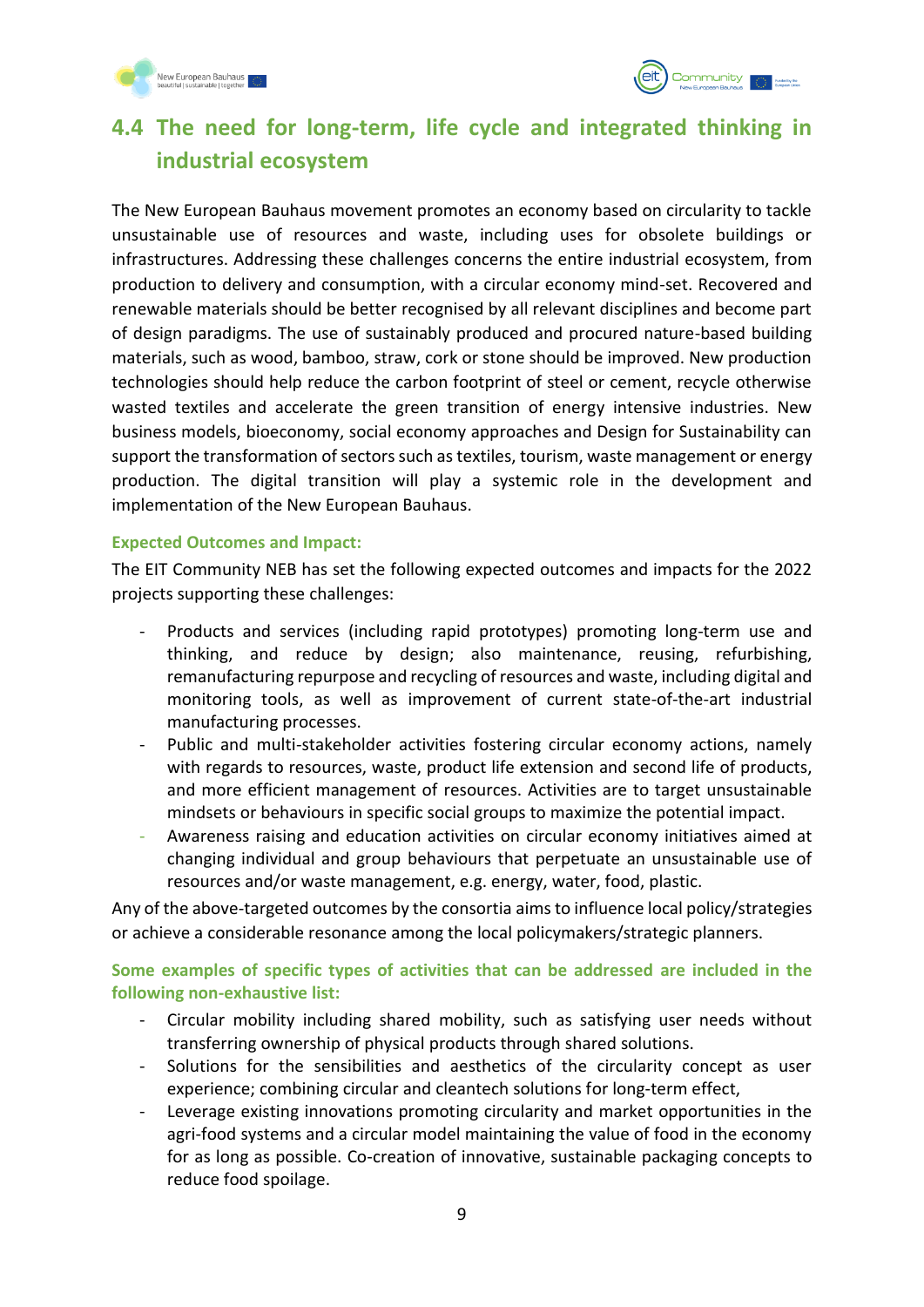



## <span id="page-10-0"></span>**5 Key Performance Indicators**

Addressing the following 3 EIT Core Key Performance Indicators (KPIs) and their corresponding target value is mandatory for a proposal to be eligible:

| <b>KPI Code and name</b>                                                                                                                                                                                             | <b>KPI description</b>                                                                                                                                                                                   | <b>KPI</b><br><b>Target</b><br>value |
|----------------------------------------------------------------------------------------------------------------------------------------------------------------------------------------------------------------------|----------------------------------------------------------------------------------------------------------------------------------------------------------------------------------------------------------|--------------------------------------|
| <b>EITHE 14.1</b><br>Good practices and lessons learnt<br>identified and codified by the project.                                                                                                                    | Number of good practices <sup>3</sup> and lessons learnt <sup>4</sup><br>identified and codified by the project.<br>Structured data:<br>$\checkmark$ List incl. the type, title and short<br>description | 1                                    |
| <b>EITHE 15.1</b><br>Results, lessons learnt, and good<br>practices disseminated by the project<br>through appropriate means<br>(e.g.<br>publications, online repositories, fact<br>sheets, targeted workshops etc.) | Number of results, good practices and lessons<br>learnt disseminated<br>Structured data:<br>$\checkmark$ List incl. the type, title, List of the<br>links<br>website<br>showing<br>the<br>dissemination. | 1                                    |
| <b>EITHE 17.1</b>                                                                                                                                                                                                    | Structured data:                                                                                                                                                                                         |                                      |
| Number<br>Ωf<br>dissemination<br>and<br>communication activities of the project                                                                                                                                      | Physical or online event title and<br>$\checkmark$<br>number of its participants                                                                                                                         | 40                                   |
| and number of people reached through                                                                                                                                                                                 | $\checkmark$<br>Website/social media                                                                                                                                                                     | $\mathbf{1}$                         |
| these activities                                                                                                                                                                                                     | $\checkmark$<br>Disseminated/communication<br>material                                                                                                                                                   | 1                                    |

These EIT Core KPIs must be delivered during the project implementation, and be reported in the final report.

<sup>&</sup>lt;sup>3</sup>Good practice is a practice that has been proven to work well and produce good results and is therefore recommended as a model.

<sup>4</sup> Lessons learnt are an analysis / record of a learning process in the development, implementation and followup of an innovative approach, process or activity. Lessons learnt are often a by-product of identifying and validating good practices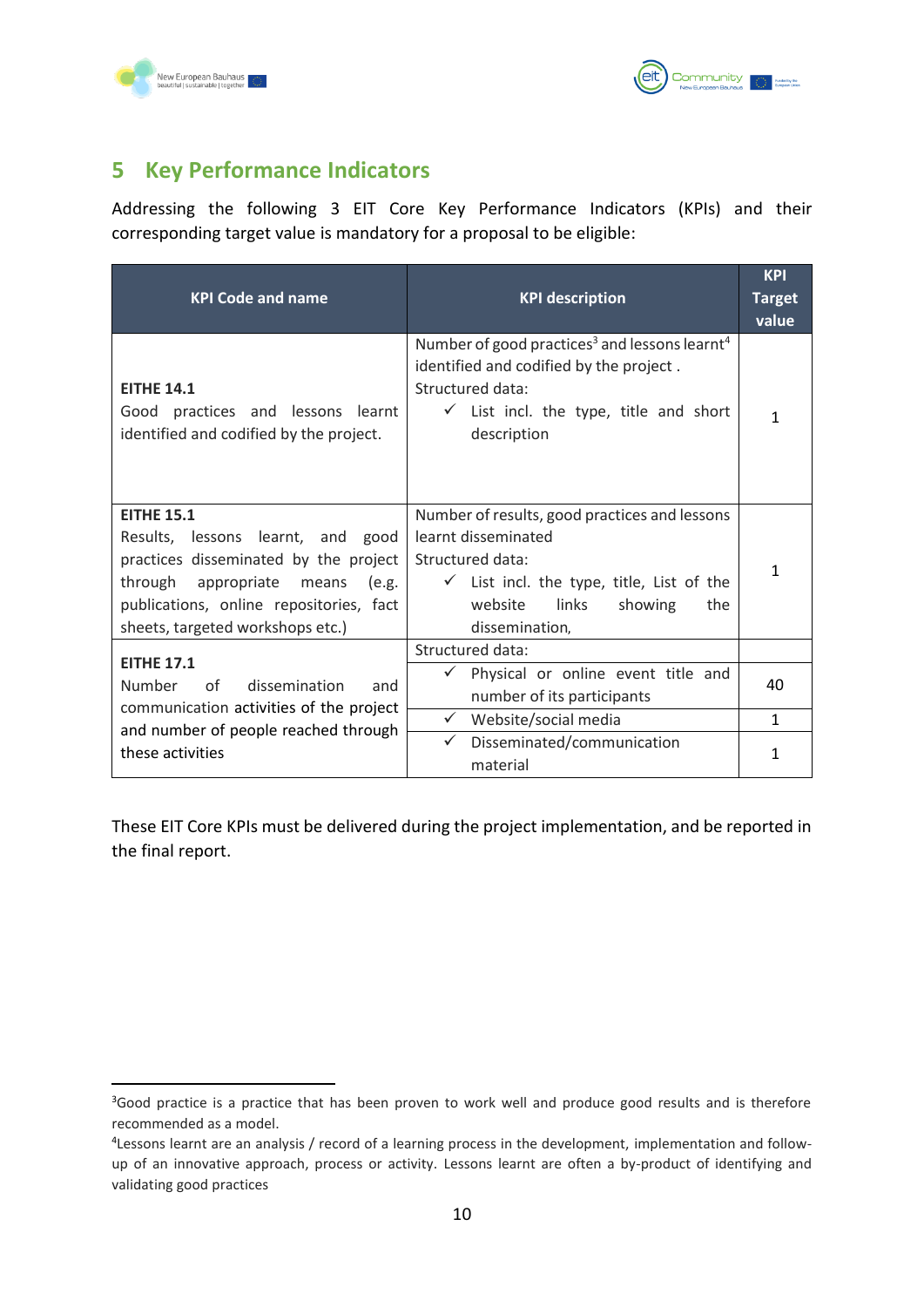



#### <span id="page-11-0"></span>**6 EIT funding allocation**

The total maximum EIT funding allocation to this call is expected to be up to 270.000€. Six projects (ideally minimum 1 proposal per challenge area) will be granted in total. Each successful proposal will be awarded up to 45.000€.

The EIT Community reserves the right to fund more than two proposals under a specific challenge area if exceptional quality of proposals are received in a specific challenge or when the number and/or quality of proposals received across the range of EIT Community NEB Challenges do not meet the necessary criteria.

## <span id="page-11-1"></span>**7 Funding specification**

The awarded projects must follow Horizon Europe Rules for Participation, in particular for the reimbursement of eligible costs. The funding rate that applies to the selected projects is 100% up to 45.000€ for each project. The grant will cover the costs actually incurred by the project activities as described in the aim and content section of this document.

EIT Community NEB will communicate to the awarded applicants the details of their grant allocation. Note that, unlike for the 'standard' KAVA (KIC Added Value Activity) projects:

1. There is no specific co-funding requirement. However, if a proposal has a cofunding, it will be positively valued. For example, if two proposals have the same scoring, prioritization will be given during the evaluation phase to the proposal with a co-funding rate.

2. The EIT Community New European Bauhaus intends to take an active role in the technical follow up of the project; details to be agreed with the winning applicant.

3. All funds awarded in this call must be fully expended by 31 December 2022.

4. All activities supported in this call must be fully completed by 31 December 2022.

5. The proposal selected in this EIT Community Call needs to follow the regular Business Plan reporting cycle and rules.

## <span id="page-11-2"></span>**8 Project duration, deliverables, monitoring and reporting**

The six selected projects will be implemented in six regions/cities located in the European Union Member States or Horizon Europe Associated Countries from 1<sup>st</sup> July to 31<sup>st</sup> December 2022.

The winning applicants will be asked to submit for each city or region where the activities take place:

#### **• Intermediate Report summarising:**

- Initial outputs according to the submitted work plan
- Identification of potential risks and mitigation measures if required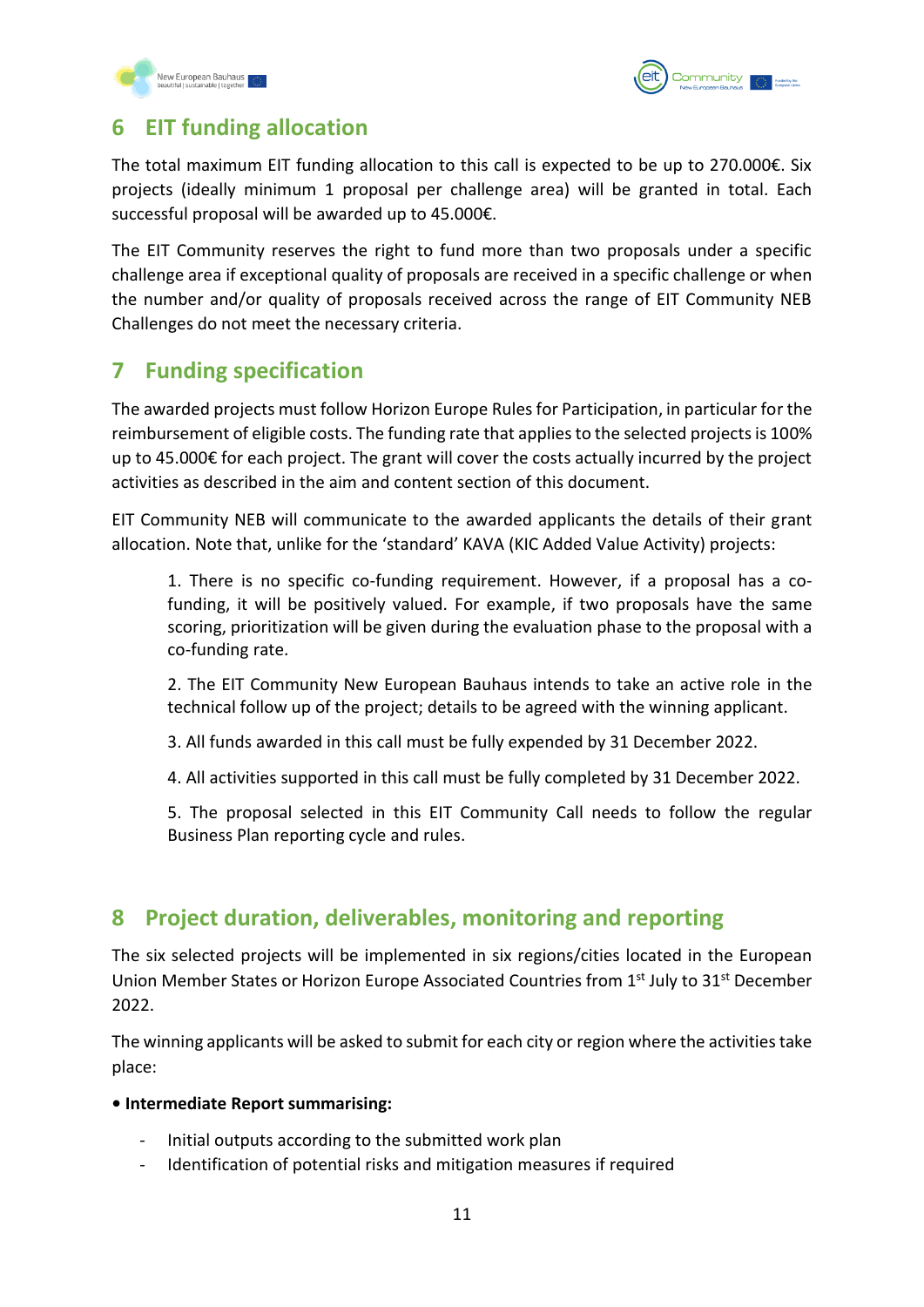



#### **• Final Report summarising:**

- Overall progress of the activity: brief description, methodology, work plan and achievement.
- Outputs and outcomes
- Potential impact on local policies: feedback from local authorities and impact on their strategy.
- Conclusions: overall management and recommendations for the replication and/or upscaling the realised activity.
- In the final report the applicant must demonstrate the evidence of the publications/dissemination/communication events (title, description, views/participants, events pages, agenda, pictures, signed and dated consent forms with family names and signatures anonymised, signed and dated participant lists with family names and signatures anonymised, pictures/videos/graphic/image/ infographics) that were able to achieve according to the pre-defined targets of the application.

All activities funded by the EIT Community NEB must follow branding guidelines and obligations (set out in MGA Article 17). Communication activities and infrastructure, equipment of major results funded by the grant must moreover display the special logo of the EIT Community New European Bauhaus with the following text: "*EIT Community New European Bauhaus [project name] is supported by the European Institute of Innovation and Technology (EIT), a body of the European Union*") and related communication materials must include the official logo of both: New European Bauhaus and EIT Community New European Bauhaus logos.

Each of the participating KICs on EIT Community NEB will monitor activities according to their expertise. All activities will have a kick-off meeting, an intermediate review and a final review. Payments will be made following the positive assessment of the intermediate and final activity and cost reports as specified above as milestones.

Each consortium must have a Lead Partner. This entity will manage the grant and will be the central contact point for EIT Community NEB. The Lead Partner will take overall responsibility for the proper implementation of the project and, in particular, will be responsible for:

- o Assigning an Activity Leader who will be the single point of contact for all communications between the beneficiaries involved in the project and EIT Community NEB.
- o Monitoring and controlling the project's work plan and ensuring the project is implemented properly
- o Communicating changes from the project's work plan to EIT Community NEB.
- o Arranging meetings with the project's stakeholders
- $\circ$  Implementing quality procedures for the project implementation and reporting (deliverables, KPIs and outputs)
- $\circ$  Gathering, monitoring, and consolidating financial and technical content for project reporting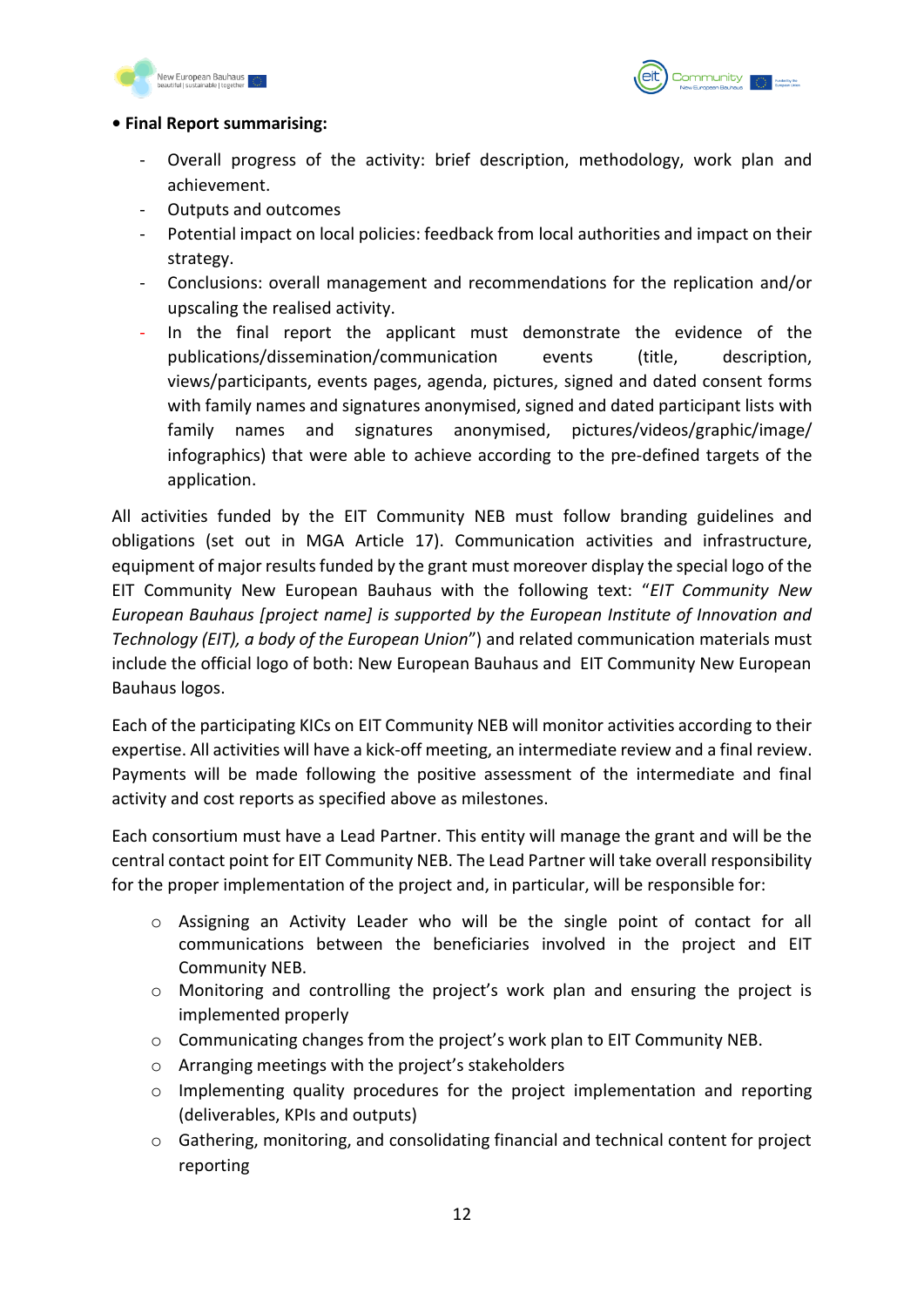



- $\circ$  Meeting all legal, financial, and administrative requirements for the proper project implementation (legal agreements, project amendments, etc.)
- $\circ$  Ensuring that all partners fulfil the mandatory onboarding legal requirements by the starting of the project activities

#### <span id="page-13-0"></span>**9 Evaluation process of the applications**

Once the applicants have submitted their proposals, the EIT Community NEB team will proceed to:

- Check eligibility and admissibility and, if successful:
- Initiate the evaluation of the content of the proposals

## <span id="page-13-1"></span>**9.1 Admissibility and eligibility of the applications**

The proposals will be eligible if they pass the following admissibility and eligibility criteria:

- The applicant must be a private or public "legal entity"<sup>5</sup>.
- The legal entity must be registered in the EU Participant Portal and provide a 9-digital Participant Identification Code (PIC) number at the time of the proposal submission<sup>6</sup>.
- The applicant must come from an EU Member State or Third Country associated to Horizon Europe<sup>7</sup>. Applications from **RIS countries** are positively encouraged.
- Proposals with a total EIT funding above 45K€ will not be considered.
- Proposals must clearly address and identify the mandatory 3 EIT Core Key Performance Indicators (KPIs), including the reference to the target value.
- Applications must be consortia of a minimum 2 partners and a maximum of 4 partners. One of these partners must be a City, region or an affiliated entity to a City or region located in an EU Member State or a Third Country associated to Horizon Europe. In case the consortium is made of 2 partners, the applicants must be independent organisations (there cannot be an affiliated link between them). One partner has to be presented as the Lead Partner.
- The applicant must submit a letter of intent from city, region or affiliated entity, showing their involvement in the project and commitment to start the project within

<sup>5</sup> See Article 197(2)(c) EU Financial Regulation2018/1046.A 'legal entity' means any natural or legal person created and recognised as such under national law, EU law or international law, which has legal personality, and which may, acting in its own name, exercise rights and be subject to obligations, or an entity without legal personality.

<sup>&</sup>lt;sup>6</sup>Before submitting your proposal, all involved applicants (not only the Lead partner) need to register their organisation on the EU Participant Portal and obtain the PIC number (link [here\)](https://ec.europa.eu/info/funding-tenders/opportunities/portal/screen/how-to-participate/participant-register). This PIC number is needed in the Application form. If you have already participated in projects funded by the EU before and have your PIC number validated, there is no need to register your organisation again, you will be asked to directly indicate the PIC number in the Application form. More information about the PIC registration and validation [here.](https://webgate.ec.europa.eu/funding-tenders-opportunities/display/OM/Registration+and+validation+of+your+organisation)

<sup>&</sup>lt;sup>7</sup>For list of countries eligible for funding and eligible for participation, please refer to the Horizon Europe (HORIZON) Programme Guide – [https://ec.europa.eu/info/funding-tenders/opportunities/docs/2021-](https://ec.europa.eu/info/funding-tenders/opportunities/docs/2021-2027/horizon/guidance/programme-guide_horizon_en.pdf) [2027/horizon/guidance/programme-guide\\_horizon\\_en.pdf](https://ec.europa.eu/info/funding-tenders/opportunities/docs/2021-2027/horizon/guidance/programme-guide_horizon_en.pdf)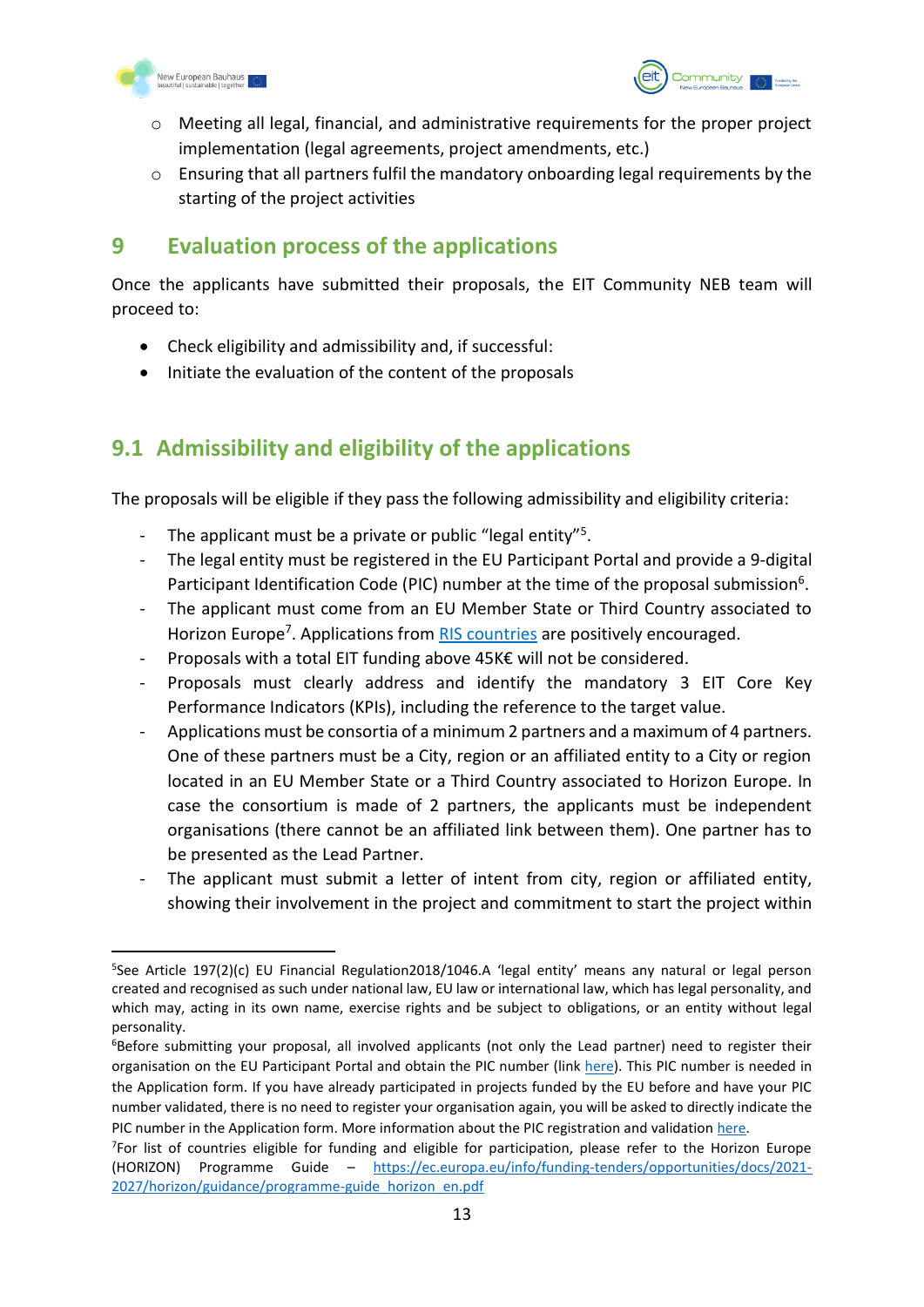



a month after receiving confirmation of the funding award from the EIT Community NEB.

The applicant must complete all the sections of the attached application form, in English, respecting the page limit of each section and submit it together with the city's letter of intent, within the submission deadline.

Please note that both KIC partners and non-partners are welcome to apply.

In case of missing or incorrect information linked to KPI and partner registration, applicants will be awarded 3 calendar days from the official communication for the completion of the application. If the applicants respond positively to this requirement and within the time limit, the proposals will proceed to the next step of the evaluation phase (see section 9.2 below). If the applicants fail to respond or respond after the deadline, the proposals will remain ineligible and will not be further processed. The applicants will be informed accordingly.

The applicants of any proposal deemed inadmissible/ineligible who disputes the ineligibility decision, may appeal. This appeal must be made within 5 calendar days of the official notification of ineligibility (see section 10 below).

## <span id="page-14-0"></span>**9.2 Evaluation process and selection criteria**

The purpose of the evaluation is to assess the excellence, impact and implementation of each proposal that successfully passed the admissibility and eligibility criteria.

This phase will consist of a full evaluation carried out by the EIT Community NEB using the evaluation criteria detailed below:

Each evaluation phase is integrated by different groups of criteria and sub-criteria which will be assessed according to the following scores from 0 to 5:

| <b>Score</b> |                  | <b>Description</b>                                                       |
|--------------|------------------|--------------------------------------------------------------------------|
| 0            | <b>None</b>      | The information requested is missing or incomplete                       |
|              | <b>Very</b>      | The information provided is considered irrelevant or inadequate,         |
|              | poor             | compared to the specific call provisions                                 |
|              | Poor             | The information provided lacks relevant quality and contains significant |
|              |                  | weaknesses, compared to the specific call provisions                     |
|              |                  | The overall information provided is adequate, however, some aspects      |
| 3            | Fair             | are unclearly or insufficiently detailed, compared to the specific call  |
|              |                  | provisions                                                               |
|              | Good             | The information provided is adequate with sufficiently outlined details, |
|              |                  | compared to the specific call provisions                                 |
| 5            | <b>Excellent</b> | The information provided is outstanding in its details, clarity and      |
|              |                  | coherence, compared to the specific call provisions                      |

The proposals are evaluated and scored against the evaluation criteria listed below: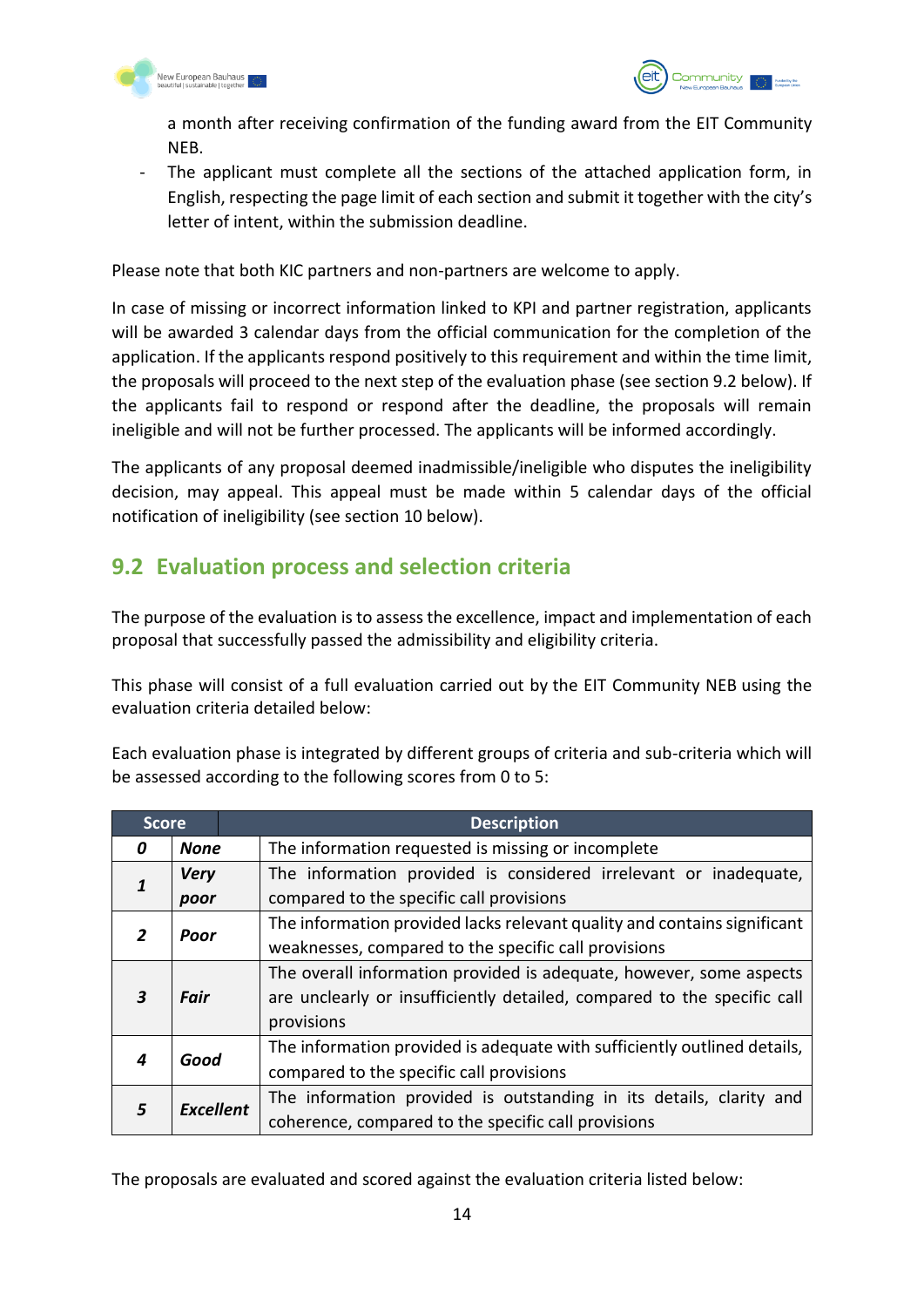



| <b>Excellence and Innovative aspects of the proposal</b>                                                                                                                                                                                                                                            | Max.<br><b>Score</b> |
|-----------------------------------------------------------------------------------------------------------------------------------------------------------------------------------------------------------------------------------------------------------------------------------------------------|----------------------|
| Coherence of the intervention logic                                                                                                                                                                                                                                                                 | 20                   |
| The proposal objectives are SMART (Specific, Measurable, Achievable, Realistic<br>and Time Bound)                                                                                                                                                                                                   | 5                    |
| The aim and the objectives of the proposals are clearly related to outcomes and<br>results.                                                                                                                                                                                                         | 5                    |
| The proposal fits with the scope of the call and addresses the selected EIT<br>Community NEB challenge. The proposal address one or more New European<br>Bauhaus challenge.                                                                                                                         | 5                    |
| The proposal embeds and integrates properly all the three core New European<br>Bauhaus values (sustainability, aesthetics, inclusion) and all the three key New<br>Bauhaus principles (multilevel, participatory, transdisciplinary<br>European<br>approach)                                        | 5                    |
| <b>Innovation potential</b>                                                                                                                                                                                                                                                                         | 15                   |
| The proposal tests or implements innovative methodologies, tools, or processes                                                                                                                                                                                                                      | 5                    |
| To what degree does the proposal include existing and/or new citizen<br>engagement activities related to the proposed public realm improvements                                                                                                                                                     | 5                    |
| The proposal demonstrates its need and relevance for society, target group or<br>market                                                                                                                                                                                                             | 5                    |
| <b>TOTAL</b>                                                                                                                                                                                                                                                                                        | 35                   |
| Impact: social, economic, financial, and general sustainability                                                                                                                                                                                                                                     | Max.                 |
|                                                                                                                                                                                                                                                                                                     | <b>Score</b>         |
| Ambition of the proposal and contribution to the expected impact                                                                                                                                                                                                                                    | 25                   |
| The proposal's expected impacts are measurable at a quantitative and a<br>qualitative level. The impact on key outcomes of the proposal is clearly defined.<br>Social, economic and innovation impacts of the proposal are covered.                                                                 | 5                    |
| The proposal demonstrates the relevance of the benefits of the project or<br>solution to the city's planned public realm improvement project or strategy.<br>The proposal demonstrates an approved public realm infrastructure or a physical<br>public space where the new solution can take place. | 5                    |
| The proposal has the potential to be implemented on a broader scale in various<br>cities (the outcomes are repeatable and/or scalable)                                                                                                                                                              | 5                    |
| The proposal enhances the Knowledge Triangle integration [involves activities of<br>education, innovation and business creation].                                                                                                                                                                   | 5                    |
| The proposal takes the gender dimension and social inclusion into account.                                                                                                                                                                                                                          | 5                    |
| Effectiveness of the proposed measures to communicate the project and to<br>exploit and disseminate the proposal results                                                                                                                                                                            | 10                   |
| The proposal presents an appropriate dissemination and communication plan to<br>specific target audiences and stakeholders in the local context and is aligned with<br>the challenge area (in line with MGA Article 17).                                                                            | 5                    |
| The proposal identifies and engages with key stakeholders relevant to the<br>project.                                                                                                                                                                                                               | 5                    |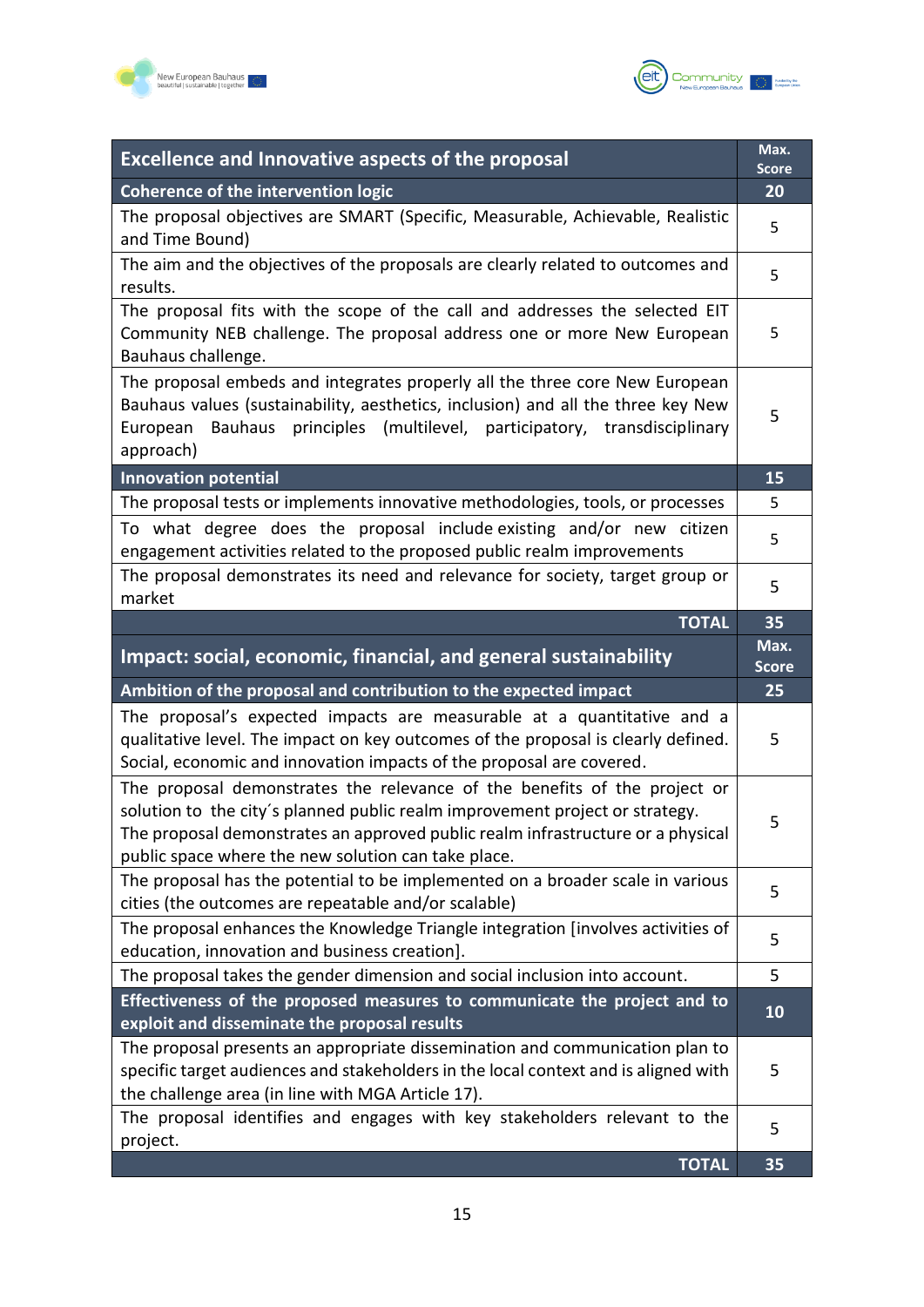



| Implementation: planning and sound financial management                                                                                                                                                                                                    |    |
|------------------------------------------------------------------------------------------------------------------------------------------------------------------------------------------------------------------------------------------------------------|----|
| Coherence and effectiveness of the work plan, including appropriateness of the<br>allocation of budget, tasks, and resources                                                                                                                               | 15 |
| The work plan is aligned to the achievement of proposal objectives, KPIs and<br>expected results. The activities are aligned to proposal outcomes/outputs and<br>expected results. The work plan of the proposal integrates societal inclusion<br>actions. | 5  |
| The proposal properly identifies deliverables, milestones, timelines, risks and<br>mitigation.                                                                                                                                                             | 5  |
| The proposal budget is clearly outlined and justified. The proposal's budget<br>reflects value for money.                                                                                                                                                  | 5  |
| Appropriateness of the management structures and procedures, including<br>quality management and risk management                                                                                                                                           | 5  |
| The proposal identifies management structures to guarantee an effective<br>management of the proposal resources and applicants.                                                                                                                            | 5  |
| <b>Expertise and previous experience of the applicants</b>                                                                                                                                                                                                 | 10 |
| The consortium has previous experience in leading and coordinating citizen<br>engagement projects in co-designing public space.                                                                                                                            | 5  |
| The consortium represents the right competencies in accordance with the<br>proposal scope. The consortium has the required skills and expertise to carry out<br>the work plan.                                                                             | 5  |
| <b>TOTAL</b>                                                                                                                                                                                                                                               | 30 |

| <b>Evaluation criteria</b> | <b>Max</b><br><b>Score</b> |
|----------------------------|----------------------------|
| <b>Excellence</b>          | 35                         |
| Impact                     | 35                         |
| Implementation             | 30                         |
| <b>Overall total</b>       | 100                        |

Only proposals ranked equal or over 60 points (threshold) will bepre-selected.

If two proposals have the same scoring, the geographical spread within the European Union and the co-funding rate will be considered.

All the applicants will receive an email notification from the EIT Community NEB group with the evaluation results including (if applicable) a set of recommendations/conditions. The applicants of pre-selected proposals under conditions, will need to respond and update the proposals according to these recommendations/conditions within the given deadline (conditions clearing period). During the conditions clearing period, each consortia applicant will be requested to sign and submit a Legal Package as part of the conditions.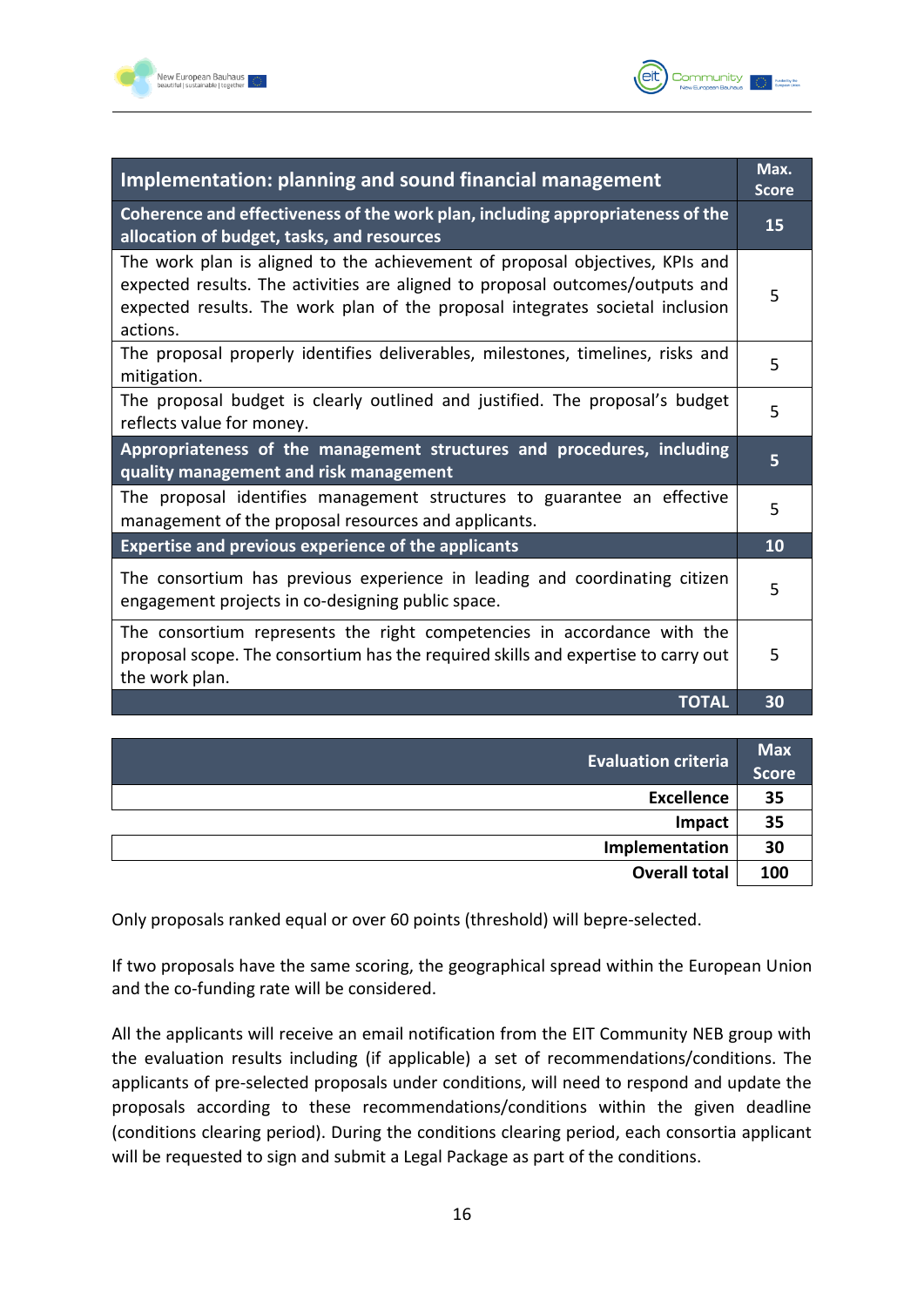



Please refer to the specified time frame of this call as explained in Section 15 below.

If the applicant fails to comply with the provided recommendations/conditions or does not respond by the deadline, the EIT Community NEB group reserves the right to withdraw the conditional notification. In such a case, the next project proposal on the ranking list will be contacted.

#### <span id="page-17-0"></span>**10 Redress and complaints**

The applicants of any proposal deemed inadmissible/ineligible who disputes the ineligibility decision, may appeal.

In addition, upon receipt of the evaluation results, if a proposal is rejected, the applicants who disagree with the decision may wish to lodge a request for redress. This can only be made in the event where an evaluation comment is in clear contradiction with the information provided in the project proposal. The redress procedure is not meant to call into question the judgement made by experts who evaluated the proposal.

The appeal can be lodged against the outcomes of the admissibility and eligibility check or the evaluation upon the following grounds **only**:

- a. Process errors by the EIT Community NEB group
- b. Technical problems beyond the applicant's control
- c. Obvious human/mechanical errors by EIT Community NEB group
- d. Factual errors during the evaluation process

#### **Appeals cannot be made based on other grounds than those indicated above.**

Requests for redress against the outcomes of the admissibility and eligibility check or the evaluation should be raised within 5 calendar days of the official notification of ineligibility by the EIT Community NEB group or after receipt of the evaluation results by the EIT Community NEB group and should be sent to [NEBcall4cities2022@eiturbanmobility.eu](mailto:NEBcall4cities2022@eiturbanmobility.eu)

Request must:

- Be related to the admissibility and eligibility check and/or to the evaluation process
- Be lodged exclusively against the grounds indicated above, including a clear description of the grounds for the complaint
- Be received within the time limit specified above. **Late appeals will not be considered.**

An initial reply will be sent to complainants no later than two weeks after the deadline for redress requests. This initial reply will indicate when a definitive reply will be provided. If there is clear evidence of a shortcoming that could have affected the funding decision, all or part of the proposal may be re-evaluated. Unless there is clear evidence of a shortcoming there will be no follow-up or re-evaluation.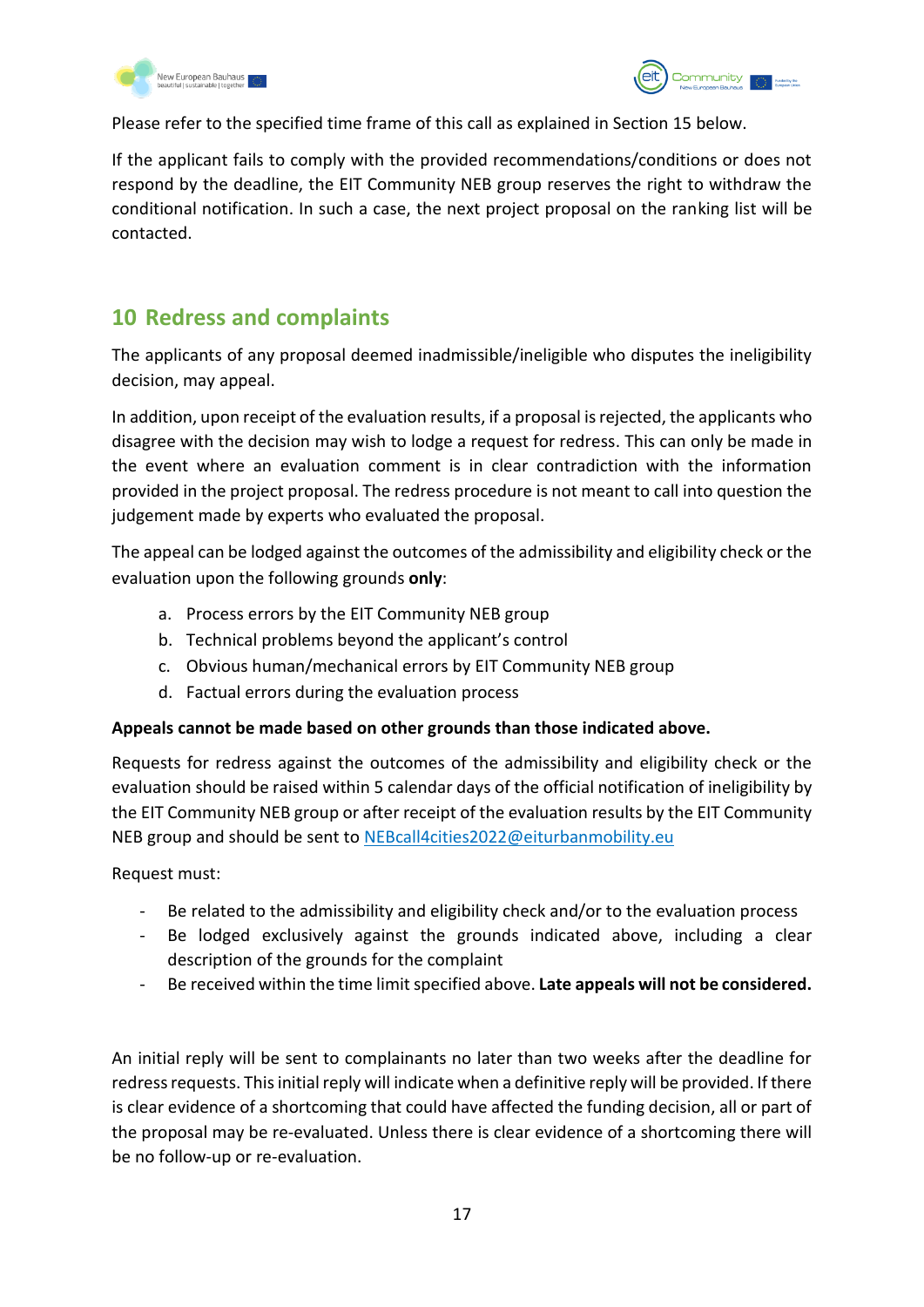



## <span id="page-18-0"></span>**11 Eligibility of Costs**

The information contained in this section refers to the Regulation (EU, Euratom) 2018/1046 and to th[e Horizon Europe Model Grant Agreement \(MGA\)](https://ec.europa.eu/info/funding-tenders/opportunities/docs/2021-2027/horizon/agr-contr/unit-mga_he_en.pdf)<sup>8</sup>. Grants are subject to the principles laid down in the **[Financial Regulation](https://publications.europa.eu/en/publication-detail/-/publication/e9488da5-d66f-11e8-9424-01aa75ed71a1/language-en/format-PDF/source-86606884) (Regulation (EU**, Euratom) 2018/1046), outlined in Art. 188-193:

- **Equal treatment**: the general principle of equal treatment and non-discrimination requires that comparable situations are not treated differently unless differentiation is objectively justified.
- **Transparency**: Grants shall be awarded following a publication of Calls for proposals, except in the cases referred to in Article 195 of the same regulation.
- **Non-cumulative award and no double financing:** Each action may give rise to the award of only one grant, there can be no duplicate European Union funding of the same expenditure. The applicant must indicate the sources and amounts of any other funding received or applied for in the same financial year for the same action or for any other action and for routine activities (running costs).
- **Non-retroactivity:** Unless otherwise provided in this Article, grants shall not be awarded retroactively. A grant may be awarded for an action which has already begun provided that the applicant can demonstrate the need for starting the action prior to signature of the grant agreement. In such cases, costs incurred prior to the date of submission of the grant application shall not be eligible, except: (a) in duly justified exceptional cases as provided for in the basic act; or (b) in the event of extreme urgency for measures referred to in point (a) or (b) of the first paragraph of Article 195 whereby an early intervention by the European Union would be of major importance.
- **No-profit rule**: The EU grant may not have the purpose or effect of producing a profit for the beneficiary. Profit is defined as a surplus of the receipts over the eligible costs incurred by the beneficiary when the request is made for payment of the balance. The receipts referred to above shall be limited to income generated by the action as well as financial contributions specifically assigned by donors to the financing of the eligible costs. Any income of the action must be indicated in the estimated budget and the final financial statement. If the final amount results in a profit for the beneficiaries, the amount of the grant will be reduced by the percentage of the profit corresponding to the Union contribution to the eligible costs of the action actually incurred by the beneficiaries.

<sup>&</sup>lt;sup>8</sup> Applicants may always refer to the most updated version of the Annotated Model Grant agreement provided by the EC.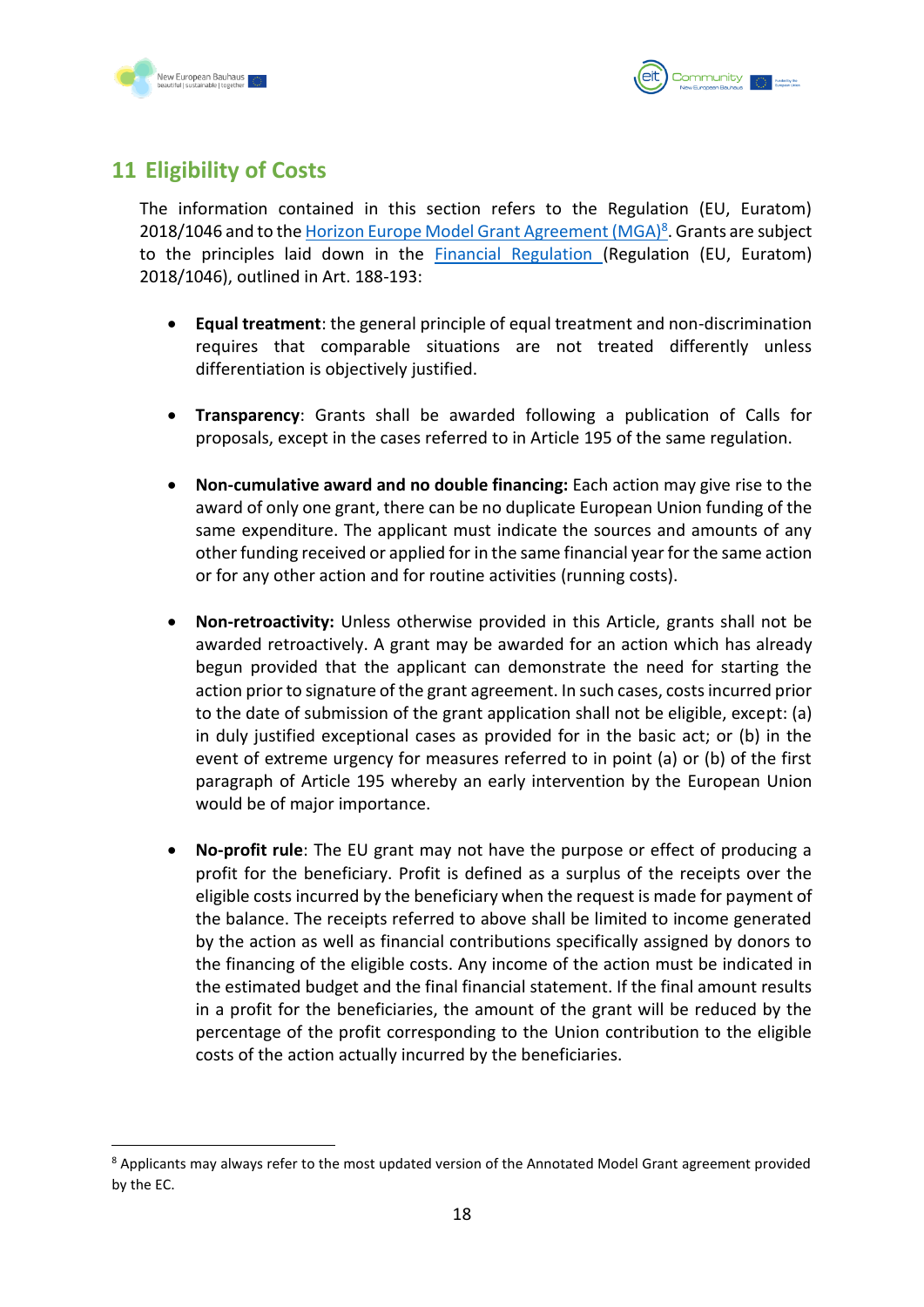



All eligible costs must meet the following criteria's defined in Art. 6 of the [Horizon Europe](https://ec.europa.eu/info/funding-tenders/opportunities/docs/2021-2027/horizon/agr-contr/unit-mga_he_en.pdf)  [Model Grant Agreement:](https://ec.europa.eu/info/funding-tenders/opportunities/docs/2021-2027/horizon/agr-contr/unit-mga_he_en.pdf)

- Be actually incurred by the participant (no estimated/imputed/budgeted costs),
- Be incurred in the project period (exception: travel costs for kick-off meeting; costs of final report submitted within 60 days of the end of the project),
- Be included in the budget (indicated in the estimated budget of the MGA; for more information see budget transfers),
- Be incurred in connection with the action and necessary for its implementation,
- Be identifiable and verifiable and recorded in the beneficiary's accounts in accordance with the applicable accounting standards and usual cost accounting practices,
- Comply with the applicable national laws on taxes, labour, and social security, and be reasonable and justified and comply with the principle of sound financial management (in particular regarding economy and efficiency).

All eligible costs must be broken down according to the following cost categories, which are specific for this call:

- **A. Personnel costs:** The proposal must contain a calculation of the time that a person will likely spend on the project. This estimated working time has to be stated in the project proposal also-called "person months".
- **B. Subcontracting**: Cost of services to implement a specific task described in the proposal. Only a limited part of the project may be subcontracted and included in the project budget. Beneficiaries must choose subcontractors on "best value for money" competitive selection procedures, request in several offers.
- **C. Purchase costs**
	- o *C.1.Travel, accommodation, and subsistence costs:* all travel costs may be incurred for project staff (participation in project meetings, presentation of project results at conferences etc.) or for external experts.
	- o *C.2. Equipment costs:* Purchases of equipment, infrastructure or other assets used for the action must be declared as depreciation costs, calculated on the basis of the costs actually incurred and written off in accordance with international accounting standards and the beneficiary's usual accounting practices. Only the portion of the costs that corresponds to the rate of actual use for the action during the action duration can be taken into account.
	- o *C.3.Other goods and services:* mainly including consumables, catering, printing, graphics and translations, open access publications, costs of audit certificates from qualified auditors (Certificate on the Financial Statements(CFS)) as well as licence and patent fees.
- **D. Indirect costs** (overheads) are charged at a flat rate of 25% of the eligible direct costs (categories A. Personnel and C. Purchase (including C.1, C.2 and C.3. B. Subcontracting do not have indirect costs)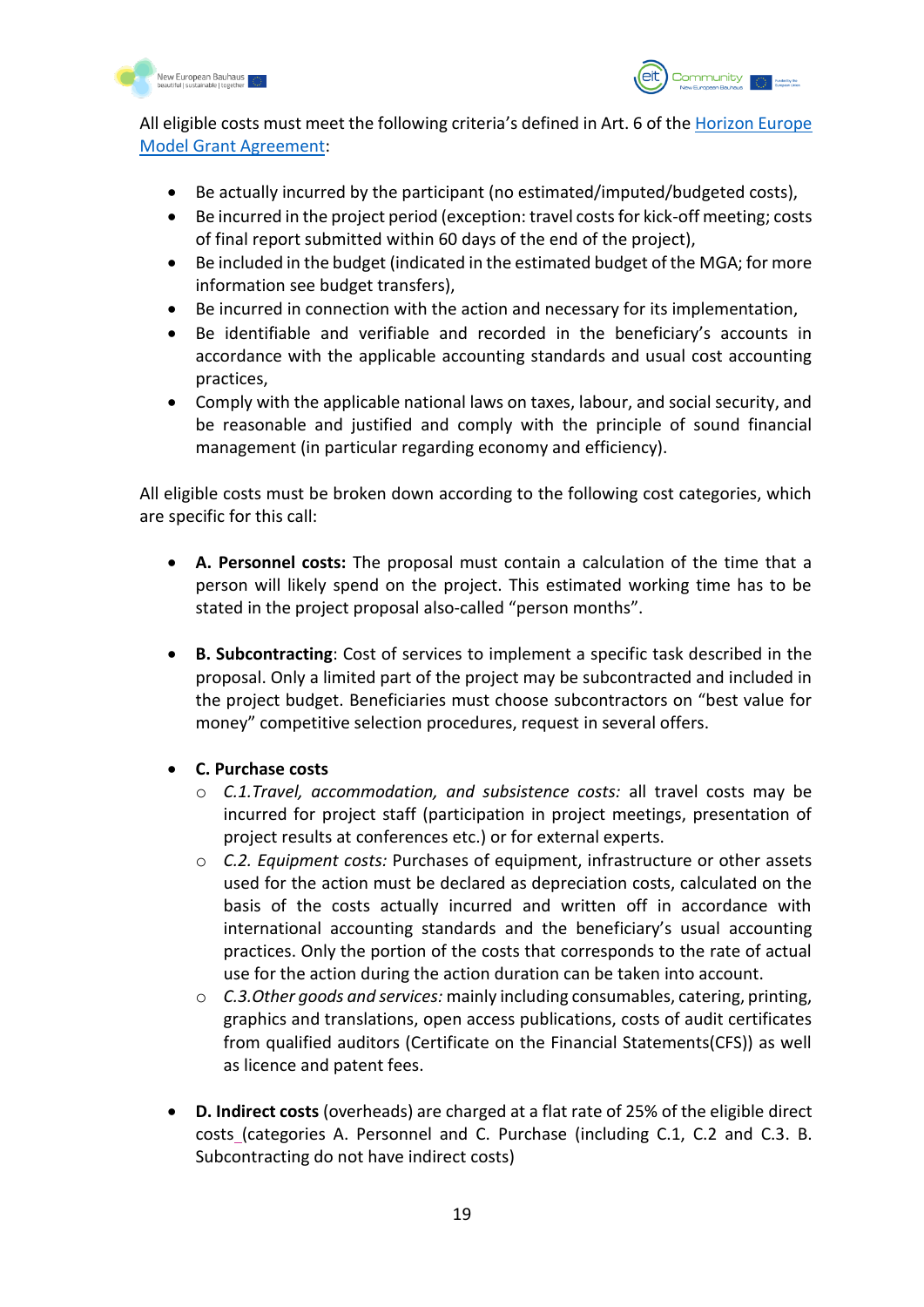



The following cost categories are not eligible for this specific call:

- Cost of large research infrastructure
- Prizes
- Scholarships
- Financial support to third parties(sub-granting)

The following costs are not eligible, as defined in Art. 6 of the [Horizon Europe Model Grant](https://ec.europa.eu/info/funding-tenders/opportunities/docs/2021-2027/horizon/agr-contr/unit-mga_he_en.pdf)  [Agreement:](https://ec.europa.eu/info/funding-tenders/opportunities/docs/2021-2027/horizon/agr-contr/unit-mga_he_en.pdf)

- Costs related to return on capital and dividends paid by a beneficiary
- Debt and debt service charges
- Provisions for future losses or debts
- Interest owed
- Currency exchange losses
- Bank costs charged by the beneficiary's bank for transfers from the granting authority
- Excessive or reckless expenditure
- Deductible VAT (non-deductible VAT is eligible)
- Costs incurred or contributions for activities implemented during grant agreement suspension
- Costs incurred during suspension of the implementation of the project
- Costs declared under another EU/Euratom grant (no double funding)

Finally, as set out in Art. 20 of the HE MGA, each beneficiary must keep appropriate and sufficient evidence to prove the eligibility of all the costs declared, proper implementation of the action and compliance with all the other obligations under the Grant Agreement. The evidence must be verifiable, auditable and available. It must be correctly archived for the duration of the project indicated in the Grant Agreement. In general, the evidence must be kept for at least 5 years after final payment or longer if there are ongoing procedures (audits, investigations, litigation, etc.).

#### <span id="page-20-0"></span>**12 Confidentiality**

Access to the received applications will be given to all the KICs participating in this EIT Community action. The title and overall scope of the project will be shared within the EIT Community.

#### <span id="page-20-1"></span>**13 Intellectual property previsions**

Ownership of the results generated under the project, including any copy or other intellectual property rights attached thereto ("IP Rights"), shall be co-owned by the KICs LE and the project participant with the following understanding:

- Each Party shall be free to use, disseminate, extract, and modify the results for noncommercial purposes of the KICs, itself and its affiliates.
- European Commission will be entitled to use graphic materials, logos, trademarks for dissemination purposes only.